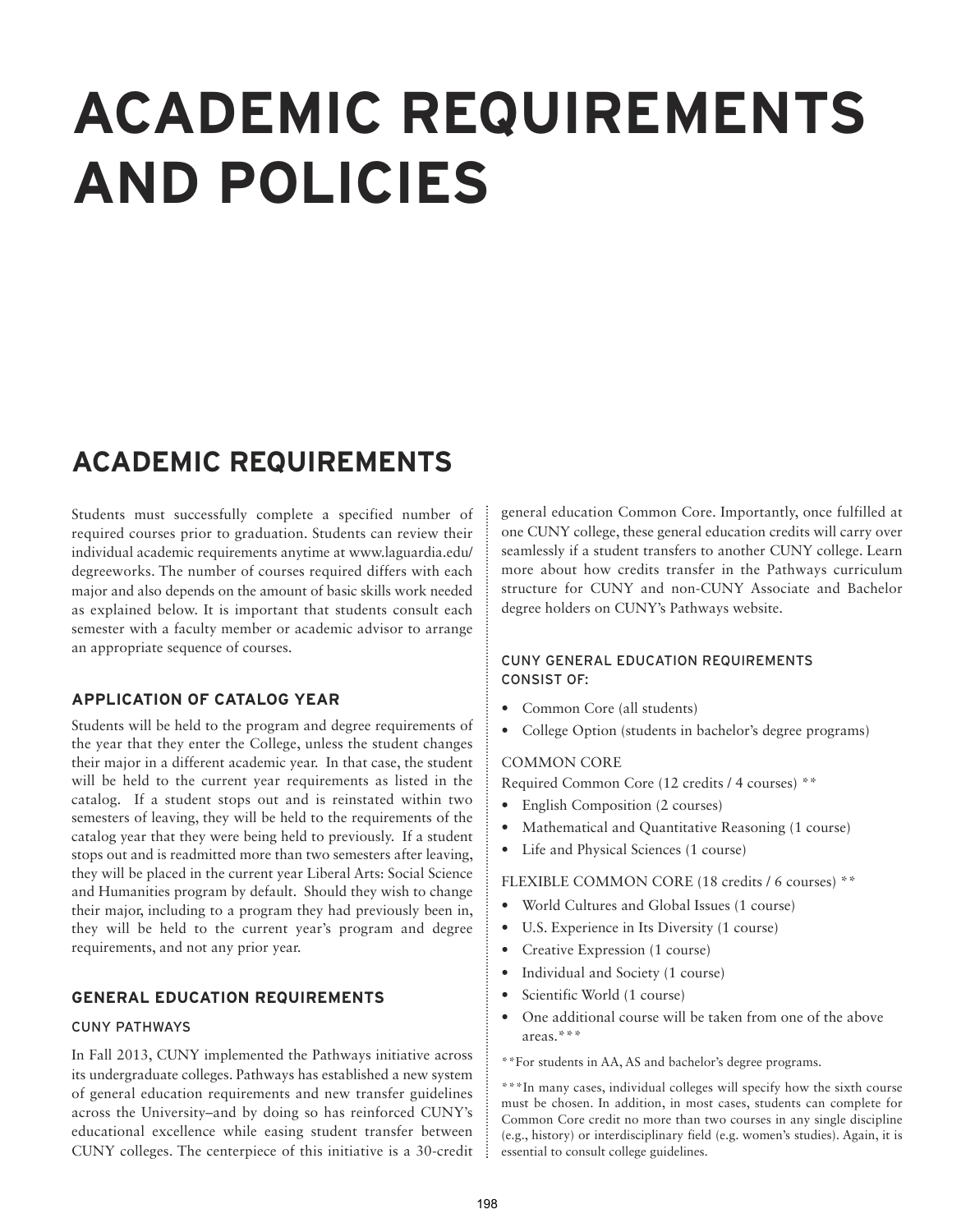# **LAGUARDIA COMMUNITY COLLEGE REQUIREMENTS** CORE COMPETENCIES

As part of a student's general education requirements, all students are required to work on developing a series of core competencies. Each major has designated specific courses in which these competencies will be reinforced and students' work will be deposited in their ePortfolios. Faculty will inform students what assignments to deposit and which competency those assignments meet. For more information, please look at: www.laguardia.edu/ assessment.

#### DEFINITIONS OF LAGUARDIA COMMUNITY COLLEGE CORE COMPETENCIES

**Inquiry & Problem Solving** -- refers to the ability to design, evaluate, and implement a strategy or strategies to answer an open-ended question or achieve a desired goal.

**Global Learning** -- is a critical analysis of and an engagement with complex, interdependent global systems and legacies (such as natural, physical, social, cultural, economic, and political) and their implications for people's lives and the earth's sustainability.

**Integrative Learning** -- is an understanding & a disposition that a student builds across the curriculum & co-curriculum, from making simple connections among ideas & experiences to synthesizing & transferring learning to new, complex situations within & beyond the campus.

#### **Our new Core Competencies are communicated via three abilities:**

**Written** -- is the development and expression of ideas in writing. Written communication involves learning to work in many genres and styles. It can involve working with many different writing technologies, and mixing texts, data, and images.

**Oral** -- serves to negotiate meaning with others, impart knowledge clearly, foster understanding, and/or influence opinion.

**Digital** -- is the ability to create, evaluate, present, and communicate using a range of digital technologies. It requires one to manipulate and adapt digital media in order to effectively express ideas to others. For our purposes, digital communication emphasizes multimedia forms of expression, such as text, image, and/or video, as well as various platforms for digital interaction, including discussion threads, instant messaging, and social media.

# **FIRST YEAR SEMINAR**

The First Year Seminar (FYS) is a discipline-specific course designed to support freshmen and transfer students in their transition to LaGuardia. Taught by faculty in Natural Science, Business and Technology, Liberal Arts: Social Science & Humanities, Health Sciences, Liberal Arts: Math & Science, Engineering & Computer Science, Psychology, and Criminal Justice, students are introduced to key concepts in their major, learn skills essential to academic success, receive advising support, and learn how to tap into the College's many resources and cocurricular opportunities. FYS students receive additional support in an attached studio hour, where they learn about the digital tools that LaGuardia offers to facilitate educational and career

planning. Students at LaGuardia must successfully complete the First Year Seminar to graduate. Transfer credit will not be awarded for another school's first-year seminar course.

# **URBAN STUDY REQUIREMENT**

LaGuardia Community College is proud of its unique urban study graduation requirement. It reflects the College's commitment to the communities it serves and to its students as future leaders of those communities. Urban study courses promote a multi- disciplinary understanding of the urban environment enriched by a hands-on, experiential approach to learning in and through the city.

At least one urban study course must be completed by each degree candidate for graduation. A course taken at an accredited college in New York City that fulfills the criteria for the urban study course and is the equivalent of an existing LaGuardia urban study course may fulfill the urban study requirement. Some urban study courses will be offered each semester. Some urban study courses also fulfill the liberal arts elective requirement. Others fulfill only the unrestricted elective requirement.

#### URBAN STUDY COURSES:

- Focus primarily on aspects of urban life that help students understand the dynamics of cities and related controversies
- Explore systematically the resources of New York City in order to reinforce and expand upon course concepts. Students will be required to participate in at least two field trips or hands-on, out-of-classroom research projects
- Are scheduled in a mode that promotes using the city as a learning laboratory and that permits follow-through of conceptual material taught in the classroom
- Are designated as Writing Intensive courses
- **•** Are designated as ePortfolio courses

The following is a list, by department, of urban study courses (any course with a three-letter designation ending in "N" is an Urban Study course; e.g., "XXN"):

#### **Business and Technology**

| <b>BTN195</b>                                   | Profile and Prospects of Business in New York City                                                                                                                  |
|-------------------------------------------------|---------------------------------------------------------------------------------------------------------------------------------------------------------------------|
| <b>BTN211</b>                                   | Travel, Tourism and Hospitality Marketing                                                                                                                           |
| <b>ELN101</b><br><b>ELN120</b><br><b>ELN194</b> | <b>Education and Language Acquisition</b><br>Introduction to Bilingualism<br>Foundations of American Education<br>Puerto Rican Community: Minority Group Experience |

# **English**

| ENN191        | Art, Politics and Protest            |
|---------------|--------------------------------------|
| ENN/SSN193    | <b>Ideal Societies</b>               |
| <b>ENN195</b> | Violence in American Art and Culture |
| ENN198        | Creative Writing                     |
| ENN240        | Literature of the City               |

# **Health Sciences**

| SCN194 | HIV/AIDS, Science & Society |
|--------|-----------------------------|
| SCN195 | Community Health            |
| SCN240 | Food and Culture            |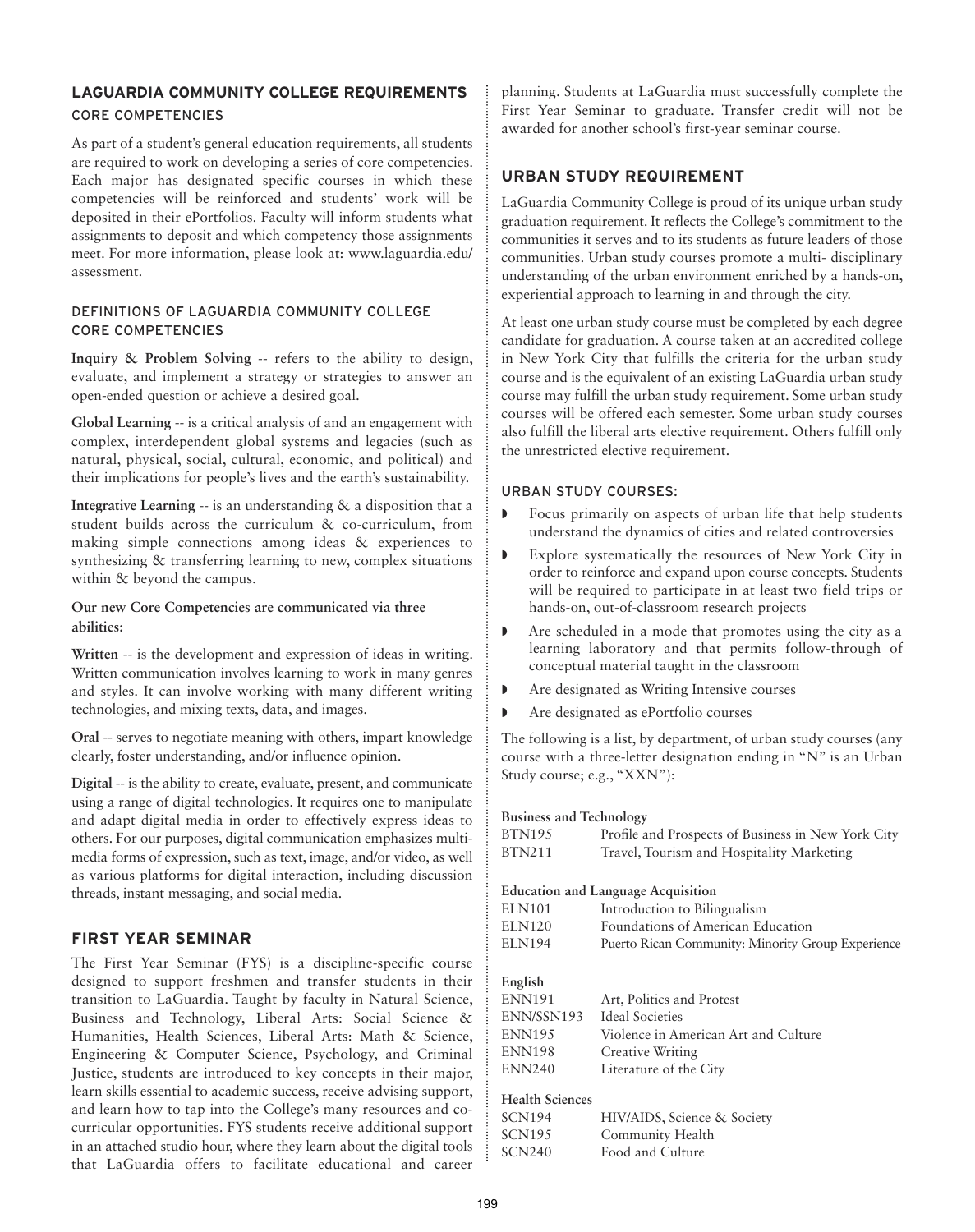| <b>Humanities</b>      |                                                    |  |  |  |
|------------------------|----------------------------------------------------|--|--|--|
| <b>HUN191</b>          | Photojournalism: An Introduction                   |  |  |  |
| <b>HUN192</b>          | Art and Society                                    |  |  |  |
| <b>HUN195</b>          | Art in New York                                    |  |  |  |
| <b>HUN196</b>          | Film and New York City                             |  |  |  |
| <b>HUN245</b>          | The New York Theatre Experience                    |  |  |  |
|                        | Library Media Resources Center                     |  |  |  |
| <b>LBN105</b>          | InfoCity: Informed Citizens in the Information Age |  |  |  |
| <b>Natural Science</b> |                                                    |  |  |  |
| <b>SCN140</b>          | Wild New York                                      |  |  |  |
| <b>Social Science</b>  |                                                    |  |  |  |
| <b>SSN103</b>          | Introduction to Labor and Community Organizing     |  |  |  |
| SSN/HUN180             | Introduction to Intercultural Communication        |  |  |  |
| SSN182                 | Urban Anthropology                                 |  |  |  |
| SSN183                 | History of Minorities                              |  |  |  |
| SSN184                 | Environmental Psychology                           |  |  |  |
| SSN <sub>186</sub>     | Sociology of the Black Community                   |  |  |  |
| SSN187                 | Urban Sociology                                    |  |  |  |
| SSN <sub>189</sub>     | The Urban Economy                                  |  |  |  |
| SSN <sub>190</sub>     | Leadership                                         |  |  |  |
| <b>SSN192</b>          | Practical Politics in New York City                |  |  |  |
| SSN/ENN193             | <b>Ideal Societies</b>                             |  |  |  |
| <b>SSN194</b>          | Religion and Social Change                         |  |  |  |
| <b>SSN202</b>          | <b>Environmental Sociology</b>                     |  |  |  |
| <b>SSN204</b>          | Crime and Justice in Urban Society                 |  |  |  |
| SSN210                 | The Politics of Sexuality                          |  |  |  |
| <b>SSN240</b>          | History of New York City                           |  |  |  |

# **CAPSTONE COURSE**

SSN280 Urban Black Psychology

A capstone course is a requirement within the major that offers students nearing graduation the opportunity to summarize, evaluate, and integrate some or all of their college experience. It is a class where a student demonstrates all that has been learned in previous coursework. The course will be evaluated through a capstone project that may take a wide variety of forms, but most are investigative projects that culminate in a final product, presentation, or performance.

# **WRITING INTENSIVE COURSES**

All Urban Study and Capstone courses are writing intensive. In writing-intensive (WI) courses, writing is used to help students gain a deeper understanding of the material they are studying. The variety of formal and informal writing activities with which students engage serves as a means for students to become better writers as a result of instructional support and guidance. Students in writing-intensive courses are required to write both in and outside of class regularly, and written assignments must count for at least 20% of the final course grade. Class size in WI courses is limited to 25 students. For WI guidelines, please see the WID website, **www.lagcc.cuny.edu/wac**.

# **EXPERIENTIAL LEARNING**

As part of the requirements for some LaGuardia degrees, students are required to complete successfully internships or experiential learning courses. In addition, all students in the following specialized curricular areas are also required to complete fieldwork courses or their equivalent: Human Services, Occupational Therapy Assistant, Veterinary Technology, Education Associate: The Bilingual Child, Physical Therapist Assistant, Nursing, LPN, Radiology Tech, Secondary Education, Childhood Education, Early Childhood, Nutrition and Culinary Management. Students in these specialized curricular areas should consult with their departments for specific guidelines regarding their requirements.

# **REVISED NURSING PROGRAMS ADMISSION POLICY (AS OF JUNE 24, 2020)**

Effective immediately, all CUNY nursing programs will consider applicants for admission who are eligible for licensing in New York under the regulations of the New York State Education Department. The regulation provides eligibility for citizens and non-citizens who are "not unlawfully present," including those with Deferred Action for Childhood Arrivals (DACA) and those permanently residing in the United States under color of law (PRUCOL).

Applicants may demonstrate eligibility through documents that verify that they meet the required criteria. The most common documents include:

1. Proof of U.S. citizenship through a birth certificate, U.S. passport, naturalization certificate, or a certificate of citizenship.

2. Proof of legal permanent resident status with what is known as a "Green Card".

3. Proof of various eligible categories, listed below, generally through an employment authorization document (EAD) or other satisfactory documentation.

#### **Eligible immigration categories:**

- 1. International student with F-1 status
- 2. Asylee
- 3. Refugee
- 4. Temporary Protected Status (TPS)
- 5. Deferred Action for Childhood Arrivals (DACA)
- 6. Individuals paroled into the United States whose parole has not expired
- 7. Persons residing in the U.S. pursuant to an Order of Supervision
- 8. Persons granted a stay of deportation/removal
- 9. Persons granted an indefinite voluntary departure
- 10. Persons on whose behalf an immediate relative petition has been approved
- 11. Persons who have filed an application for adjustment of status to permanent resident
- 12. Persons granted Deferred Action Status
- 13. Persons who entered and have continuously residency in the U.S. before 01/01/1972
- 14. Persons granted suspension of deportation or cancellation of removal
- 15. Cuban/Haitian entrants
- 16. Persons with a pending application for asylum, withholding of removal or deportation, protection under the Convention Against Torture (CAT), cancellation of removal, or TPS
- 17. Persons in T or U non-immigrant status
- 18. Self-petitioner under the Violence Against Women Act
- 19. Other persons living in the U.S. who are not unlawfully present

All undeclared health science students of licensed programs still should check with registrar's office for specific citizenship requirements in the pre-clinical phase of studies.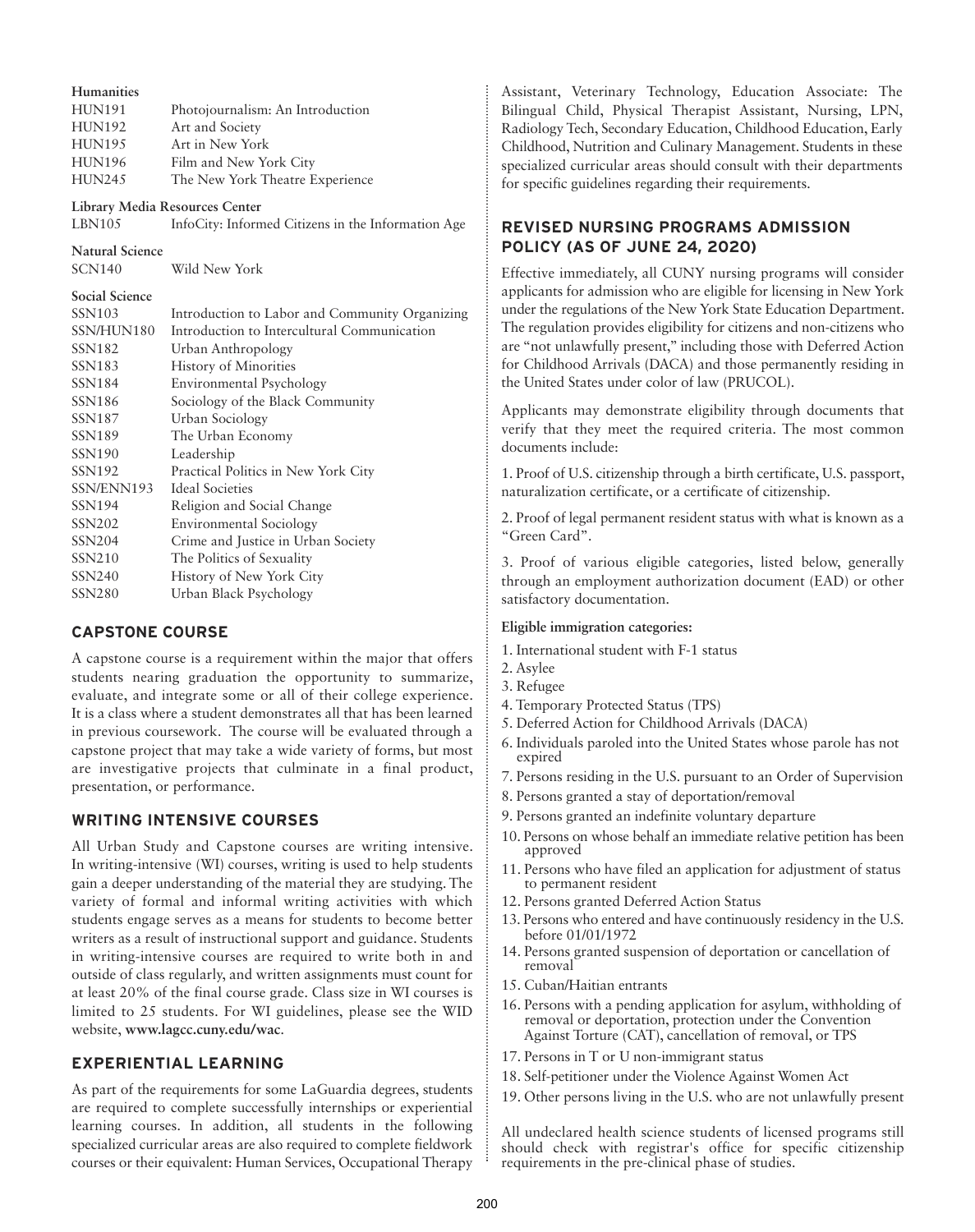# **Enrollment and Registration**

# REGISTRATION

There are two registration periods per academic year: prior to the 12-week Fall session and prior to the 12-week Spring session.

Students who wish to take classes during the 6-week sessions should register prior to the 12-week sessions. Some new students and readmitted students may be permitted to register for the 6- week session; however, they will not be eligible for financial aid for the session. Registration is done using CUNYfirst at www.cuny.edu. Registration information is available on the college's website: www.laguardia.edu. Only individuals who are actively registered for a course may attend scheduled classes.

# **Late Registration**

Students will not be permitted to register for a course after the announced late registration deadline published in the Academic Calendar.

# TYPES OF COURSES

A minimum of sixty (60) credits must be awarded to earn your degree. (Some programs require more than 60 credits for degree award – see specific program information for further details.) Credits are earned through successful completion of college courses designated in the curriculum of each program. See the Course Description and Academic Department Information section of the catalog for a complete description of all LaGuardia courses.

#### **Regular Courses**

Courses that consist entirely of instruction at the college level. All hours associated with regular courses are college level, and all credits are applicable towards the degree.

#### **Remedial Courses**

Remedial courses consist entirely of below college-level instruction, and are designed for students who do not meet CUNY's basic skill proficiency standards. All contact hours associated with remedial courses are non-credit instruction below college level and are designed to serve the needs of students who have not demonstrated skill proficiency as defined by the CUNY assessment policy. Degree credits on remedial courses are zero; however, you will earn equated credits. Equated credits/academic progress units on remedial courses are set equal to the number of contact hours, on a one-to-one basis. Equated credits/academic progress units count towards your minimum course load and full-time status and are used to determine tuition and financial aid enrollment status.

*For example, a remedial course that meets for 3 hours per week over a 15-week semester generates 0-degree credits, 3 contact hours and 3 equated credits/academic progress units.*

# **Developmental Courses**

Like remedial courses, developmental courses are designed for students who have not demonstrated skill proficiency, and are not open to students who have achieved proficiency as defined by the University. Unlike remedial courses, they carry some degree credit. Academic credit shall be given only for the college-level instruction in the course. Developmental courses carry excess contact hours of a remedial nature, which may be counted as equated credits/academic progress units in addition to the degree credits. Equated credits/academic progress units are used to determine tuition and financial aid enrollment status.

*For example, a developmental course that meets for 6 hours per week for a 15-week semester, of which 3 hours per week are below college level, generates 3-degree credits, 6 contact hours and 6 equated credits/academic progress units.*

#### REMEDIAL AND DEVELOPMENTAL COURSES AT LAGUARDIA

To be successful at LaGuardia, all students must be able to use reading, writing and mathematical skills. The college offers a comprehensive developmental, remedial and ESL program to help students achieve success in their college careers. Since remedial, developmental and ESL courses are designed to teach skills needed in other subjects, students are required to attend these courses regularly and to complete these courses during their first year at the College. Students who need to take several remedial, developmental and ESL courses should expect to take extra time to complete all of their LaGuardia degree requirements.

#### **Remedial Courses**

**English as a Second Language (ESL):** LaGuardia Community College offers through its English as a Second Language Program (ESL), housed in the Education and Language Acquisition Department, a three-level, integrated language skills program for students whose native language is not English. Students are placed in the program based on their writing scores on a placement test. Students who do not qualify for ESL college courses may be referred to the CLIP Program (CUNY Language Immersion Program) housed in the Adult and Continuing Education Division. ESL courses offer intensive instruction in academic reading and writing. The sequence ranges from a beginning-level course to an advanced course focusing on expository writing and critical reading skills. In addition, the ESL lab provides individual and small group tutoring.

The ESL sequence consists of the following courses: ESL II (097), ESL III (098), and ESL IV (099). ESL for Select Readers (ESR098 and ESR099) are offered to new students based on high reading scores on the placement test. Students who receive an "R" or "F" grade in ESR098 or ESR099 cannot repeat these courses but must take ESL098 or ESL099 instead.

Students are generally required to complete the ESL sequence from the point of initial placement. Once the ESL sequence is completed, students can expect to take ESA 099 (the equivalent of ENG 099). For detailed descriptions of the courses, please refer to the Course Description section of the catalog.

**English Composition:** Students who have a score of 55 or lower on the Writing (CATW) exam and an Accuplacer reading score of less than 55 will be placed into one of the following Basic Writing I courses: ENA099 (new students only, 6.5 equated credits) or ENG099 (4.5 equated credits).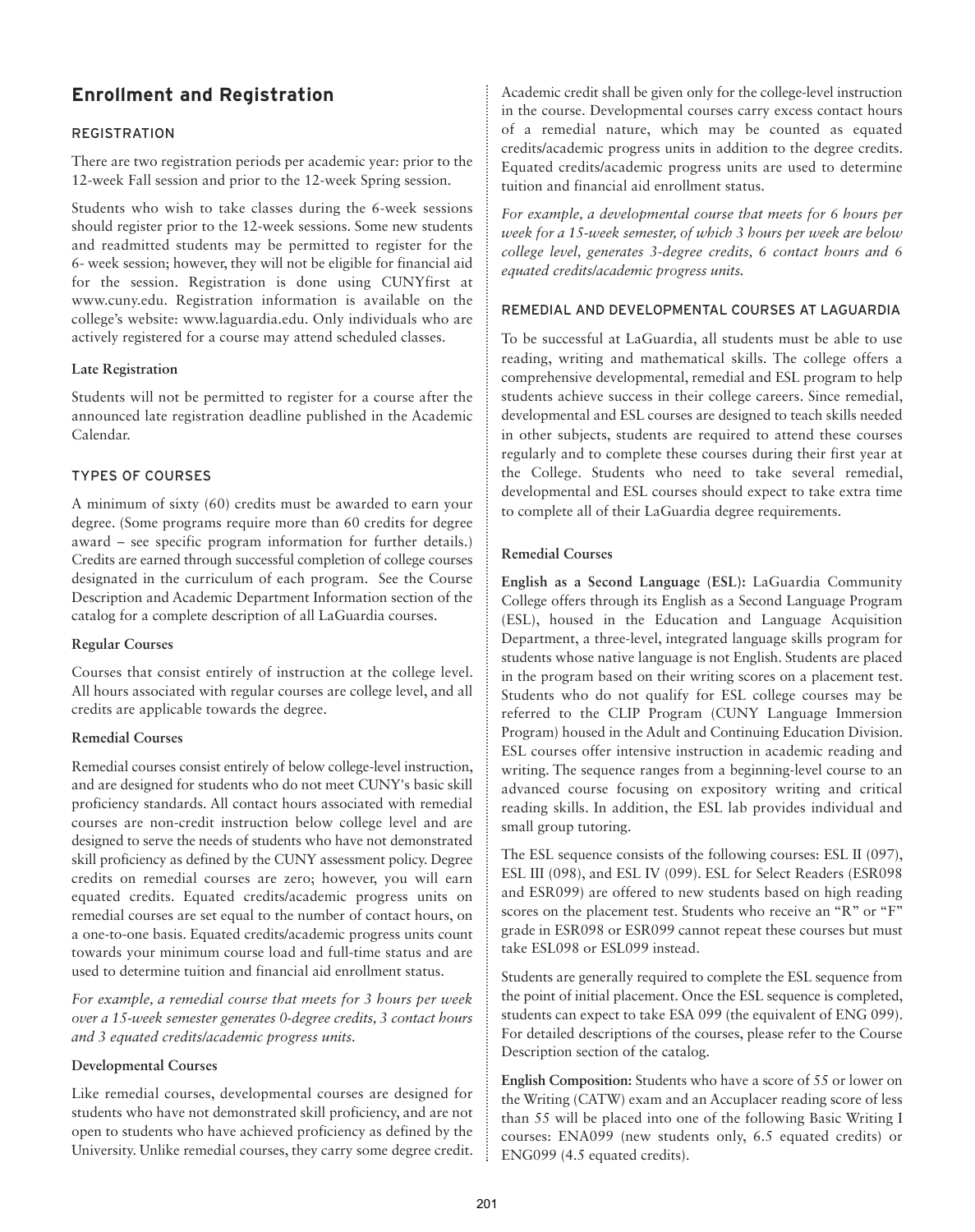**Mathematics:** Depending on your score on the Accuplacer tests, you will be placed in one of the following courses: Score of 20-39: MAT095 Introduction to Algebra (5.5 equated credits); Score of 40- 56: MAT096 Elementary Algebra (5.5 equated credits). Alternately, you may be placed in MAT099 Fundamentals of Algebra (7 equated credits), which combines MAT095 and MAT096.

#### **Developmental Courses**

**English Composition:** This accelerated learning model enrolls Basic Writing students in a traditional first year composition course with non-Basic Writers. The Basic Writing cohort of the class meets for additional hours with the instructor to practice and deepen learning introduced in the first year composition course. At LaGuardia, **ENA101** is a 7-hour course (3 credits, 7 equated credits). For 4 hours each week, the faculty member meets with 22 students: 12 students enrolled in a traditional ENG 101 course and 10 Basic Writing students enrolled in the ENA 101 course. It is the same course and meets for the same 4 hours each week, but the codes differentiate the ENG and ENA student cohorts. The ENA 101 students meet for an additional 3 hours each week with the instructor. This time is devoted to intensive practice and work on information, skills, and assignments introduced during the 4-hour ENG 101 course. ENA 101 offers Basic Writing students the opportunity to jump start their education by completing Basic Writing and English 101 at the same time, instead of taking them as two separate courses during two different semesters.

**ENC 101** is a different version of acceleration. ENC 101 is a 5 hour course (3 credits, 5 equated credits) for new students. All of the students in ENC 101 are Basic Writers. The additional hour, like in ENA 101, allows students to complete both Basic Writing and English 101 at the same time.

**Mathematics:** LaGuardia Community College currently offers three mathematics developmental (also called co-requisite) courses. These courses allow students placed in Elementary Algebra to satisfy their remedial mathematics requirements and earn college mathematics credits in a single semester. They are also designed to achieve the same learning objectives as their stand-alone collegelevel counterparts. Our model uses a single course structure with extended instructional time, allowing for integrated just-in-time support for basic skills material. The co-requisite courses we offer are:

**MAT117** Algebra and Trigonometry (3 credits, 7 equated credits), which is equivalent to the traditional elementary algebra and college-level algebra sequence. This course is primarily for all students in STEM majors or majors that require the College Algebra course. MAT117 is a 7-hour course - 6 lecture hours and 1 computer lab hour.

**MAT119** Statistics with Elementary Algebra (3 credits, 7 equated credits), which is equivalent to the traditional elementary algebra and college-level elementary statistics sequence. This course is primarily for students in Liberal Arts majors commonly referred to as non-STEM majors. MAT119 is a 7-hour course – 5 lecture hours and 2 computer lab hours.

**MAT123** Quantitative Reasoning co-requisite course (3 credits, 7 equated credits), which is equivalent to the traditional elementary algebra and quantitative reasoning course. This course is intended primarily for students in Humanities and Fine Arts majors. MAT123 is a 6-hour course - 5 lecture hours and 1 computer lab hour.

# CREDIT LOAD

The college does not require that students enroll for a minimum number of credits. A full-time program, however, is considered to be 12.0 or more credits or equated credits (eq. cr.) per semester (a semester includes both Session I and II). Students are encouraged to enroll in at least 15 credits across Sessions to save time, spend less money and graduate faster. Many financial aid awards require students to maintain full-time status. For further information consult with C107.

#### **Full-time criteria:**

In order to be considered full-time, students must meet the conditions of one of the following categories:

- 1. Be registered for 12.0 or more credits
- 2. Be taking a full-time Internship and additional courses for a total of 12.0 eq. cr.
- 3. Be taking a part-time Internship and 10 additional eq. cr.
- 4. Be a first semester freshman and register for 3.0 credits and 12.0 eq. cr. (at least one of the courses must appear on the special value course list published in the Schedule of Classes) or
- 5. Be registered for 6.0 credits and 12 tuition units (at least one of the courses must appear on the special value course list published in the Schedule of Classes)

Students may achieve their full-time status in Session I or take a combination of courses in Session I and II in order to achieve fulltime status. *Students must register for the Session II classes when they register for Session I or the Session II class may not be considered for financial aid.* It is recommended that students attempt to be full-time in Session I.

# MAXIMUM EQUATED CREDITS PER SEMESTER

Students may not register for more than 18 eq. cr. per 12-week session, or two courses (not to exceed 9 eq. cr.) per 6-week session. Exceptions may be granted through special permission. In order to receive special permission:

- 1. During advisement, students must consult with their faculty or academic advisor to receive his or her recommendation.
- 2. Students must obtain written permission from the Provost or designee. To obtain approval, students must have completed all basic skills and have a GPA of 3.0.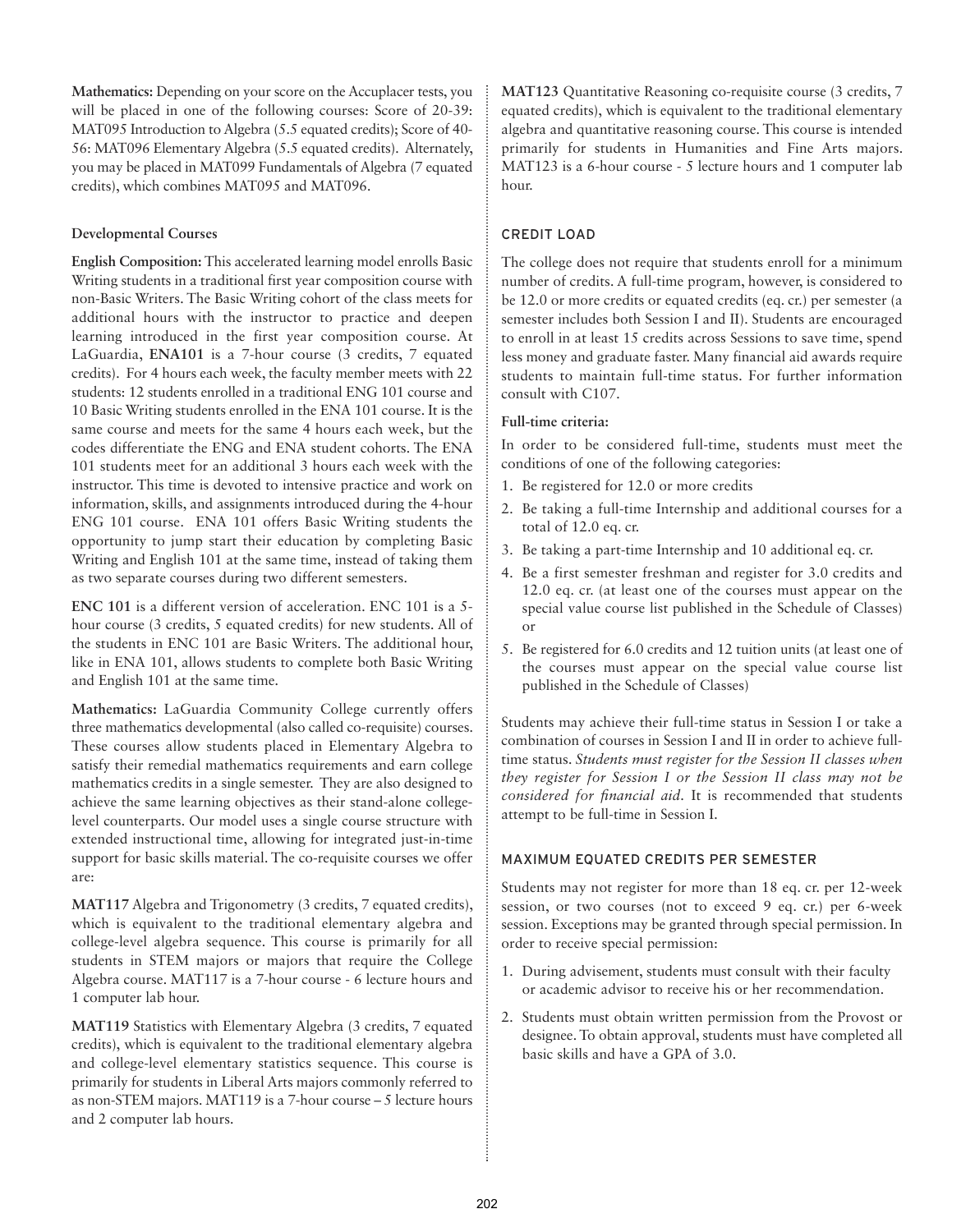# **COURSE FORMATS REQUIRING PERMISSION**

# INDEPENDENT AND INDIVIDUALIZED STUDY COURSES

The college offers students, on a limited basis, the opportunity to pursue independent study and individualized study courses. This format is designed for the student who is self-motivated, selfdisciplined, and capable of doing advanced work.

# **Independent Study**

Allows a student to pursue an area of study not covered in the college's course offerings.

# **Individualized Study**

Allows a student to pursue a course offered by the college on an individualized basis.

- To pursue independent/individualized study, the student must:
- 1. Have successfully completed 36 credits.
- 2. Meet any additional requirements set by the specific department.
- 3. Secure agreement from a fulltime faculty member to act as his/her supervisor.
- 4. Obtain permission from the chairperson of the appropriate academic department. The permission form, available in C107, must be completed by the faculty supervisor and the appropriate chairperson. The completed permission form must indicate the number of credits to be earned.
- 5. Develop a formal learning contract with the faculty supervisor, who then submits this along with the permission form to the Office of Academic Affairs, M400 for final approval:

For an Independent Study: a full description of the project and its specific goals, as well as a preliminary bibliography, and an account of the means of evaluation (papers, exams, etc.).

For an Individualized Course: the course syllabus, including the means of evaluation.

- 6. Determine, with the instructor, the dates for future meetings. A minimum of 7 hours and a maximum of 10 hours must be spent in discussing coursework during pre-determined sessions with the instructor.
- 7. Meet with the instructor as agreed upon, complete all requirements as stated in the contract and fulfill all course requirements in order to receive a passing grade.

The signed contract and the signed permission form from Academic Affairs, must be submitted to C107 by the instructor by the last day to add a class in each session.

A student may take a combined maximum of 6 credits of independent study and/or individualized study and may not take more than 3 credits of independent or individualized study per session.

*Note:* A request for waiver may be made to the Office of Academic Affairs, M400.

Independent study credits will appear on the student's transcript as IND198 - Liberal Arts Independent Study or IND199 - Non-Liberal Arts Independent Study. Independent Study credits may transfer as elective credits, depending on the receiving institution.

Individualized courses are recorded and appear on the transcript as the course that they are fulfilling, and are not exemptions for courses, as defined on page 11.

# E PERMITS

If a LaGuardia Community College course is either not being offered for the session or closed, students may take courses on permit at other colleges throughout CUNY. Students may apply for an ePermit by using CUNYFirst.

# **To be eligible to take a course on permit at another CUNY college:**

- Students must have a 2.0 (or higher) cumulative grade point average.
- **•** Students must currently be enrolled and in attendance at LaGuardia Community College.
- The course *must transfer back* towards your LaGuardia degree.
- ª **NOTE:** Students cannot elect to take course(s) for "Pass/Fail" or "Credit/No Credit" at the host college. A letter grade must be awarded (A, A-, B+, etc.).
- ª Students may take a maximum of two courses on permit per session.
- The course has to be one that is not being offered or is closed at LaGuardia Community College.
- ª Approval of permit requests remains in the hands of the Department Chairpersons. If a request is denied, the student is notified electronically of the reason for the denial by email.
- ª All credits and grades for courses taken at the host institution on permit will be transferred to the student's record and included in their cumulative grade point average here at LaGuardia.
- ª Non-Degree students are *not* eligible to take a course on permit.
- **•** Permits can *only* be approved for CUNY colleges, *not* for private or SUNY colleges.

# HYBRID AND ONLINE CLASSES

A hybrid course is a combination of an online course and a traditional face-to-face course. Students, instead of meeting in a classroom for every class will instead perform a portion of the course learning activities online. The other portion of the class meets on specified dates with the instructor.

In order to take an online or hybrid course, a student must have completed at least one semester at LaGuardia and achieved a cumulative grade-point average (GPA) of 2.0 or better on all college-level work, or the student is required to have departmental permission. Some departments may have additional requirements.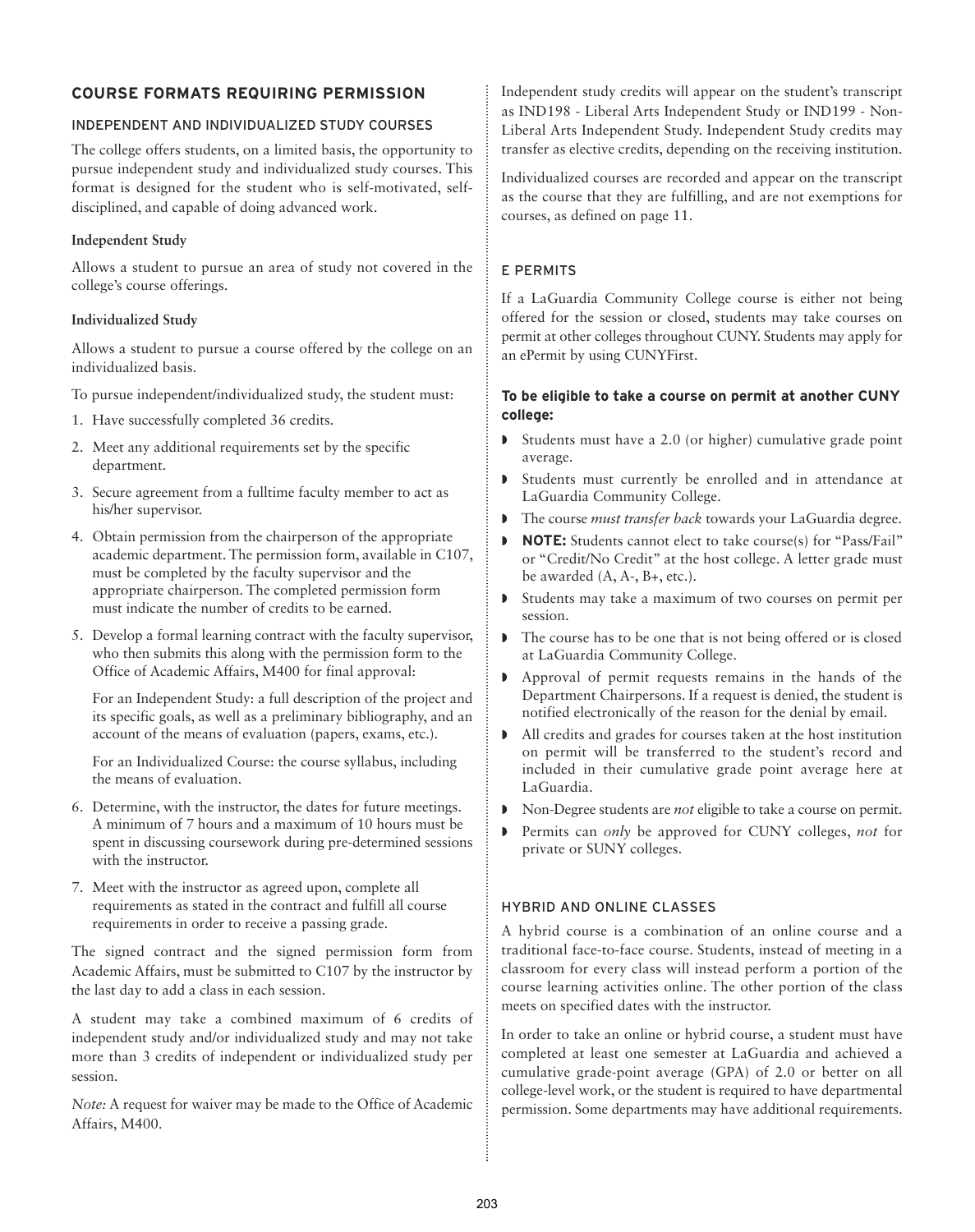# **CHANGES TO YOUR REGISTRATION**

#### SWAP COURSES

Swapping courses is the exchanging of registered courses in CUNYFirst in a single transaction. At any time, a student may swap sections of the same course (i.e., ENG101 at 10am for ENG101 at noon) with no financial aid liability, although a program change charge may apply. If a student swaps courses, however (ENG101 for BIO101) after the close of the add/drop period of Session I, even if that swap is for Session II, the system recognizes this as a dropped course and an added course, not as a swap, and there may be financial aid ramifications. Please be sure to check your financial aid status, if applicable, and see Student Financial Services in C107 for any issues that arise.

#### DROP / WITHDRAWAL FROM COURSES

There are two mechanisms for students to drop courses: Change of Program (Drop) and Official Withdrawal. During the Change of Program period students must access the registration system, CUNYfirst to view all registered courses. Click DROP next to the desired course to drop. The course will not appear on the student's transcript. You may be responsible for part of the tuition cost.

If you need to withdraw from the College or from one or more courses after the Change of Program period has ended you must also access the registration system using CUNYfirst and use the option DROP. If you withdraw during the official withdrawal period, you will receive a "W" as a grade and will be responsible for all tuition charges. If you need assistance with either DROP or WITHDRAW, please go to C107.

The following students may not withdraw online: College Discovery students, or high school students. They must file an official withdrawal form, which can be obtained in C107. College Discovery students must obtain a counselor's signature in order to withdraw from a class and return the signed form to C107 by the deadline. High school students taking college courses must obtain a signature from their High School Guidance Counselor in order to withdraw from a course and return the signed form to C107 by the deadline. WITHDRAWAL FORMS WILL NOT BE ACCEPTED AFTER THE OFFICIAL WITHDRAWAL DEADLINE.

If you do not use the above procedures to withdraw officially from a course in which you have been excessively absent, you will be assigned a failing grade of "WU" by the course instructor.

#### CHANGE OF MAJOR

Students may request to change their major by submitting a Change of Major Form available in C107. Due to New York State financial regulations, Change of Major Forms submitted after the last day to Change Major in Session-I (12 week) published in the LaGuardia academic calendar will NOT go into effect until the following semester.

# **ACADEMIC POLICIES**

Academic policies are generally monitored through the Registrar's Office in C107. The office serves the students of LaGuardia in a variety of ways. In addition to coordinating and implementing the registration process, the Registrars Office also provides the following services: distribution of the College's academic calendar, monitoring of academic standing, allied health candidacy, certification of student enrollment, transcript requests, tuition refund requests, verification of attendance, change of data (name, address, etc.), maintenance of student records, and readmission and reinstatement applications.

In this section you will find general information regarding semester credits and credit loads, as well as specific information about the grading system and policies, academic standards, attendance policies, graduation, exemption credits and permit students.

# **GRADING POLICIES**

# COLLEGE-WIDE GRADING POLICY STATEMENT

At LaGuardia Community College, all students are encouraged to achieve their highest potential by acquiring knowledge and developing skills that lead to success both in the classroom and in the modern workplace. Academic progress is measured by the students' mastery of the course as demonstrated by their ability to write clearly and accurately, discuss, compute, analyze, and draw logical conclusions among concepts. All students are expected to abide by the College attendance policy, complete all assignments and examinations thoroughly and on time, and participate thoughtfully and constructively in class discussions. Further information on grading is contained in the College-wide attendance policy, plus and minus grading policy, departmental grading policies, and course syllabi.

#### GRADE POINT AVERAGE (GPA)

The GPA is a numerical computation of a student's academic record and is used to determine graduation eligibility, graduation honors, inclusion on the Dean's List, probation, and suspension. The GPA is also used to determine continued eligibility for some financial aid programs. The GPA is calculated per semester by using the following criteria:

The following grading symbols are included in the calculation of Grade Point Average (GPA):

| $A - A$ = 90-100           |     |                                                                                |
|----------------------------|-----|--------------------------------------------------------------------------------|
| <b>B-, B, B+</b> = $80-89$ |     |                                                                                |
| $C-, C, C+ = 70-79$        |     |                                                                                |
|                            |     | $D$ -, $D$ , $D$ + = Lowest passing grade (see Repeat Grade<br>policy, p. 207) |
| F                          | $=$ | Failure (see F grade policy, p. 207)                                           |
| <b>FIN</b>                 | $=$ | Failure from incomplete (see note, p. 206)                                     |
| <b>WN</b>                  | $=$ | Unofficial Withdrawal (see below)                                              |
| WU                         | $=$ | Unofficial Withdrawal (see below)                                              |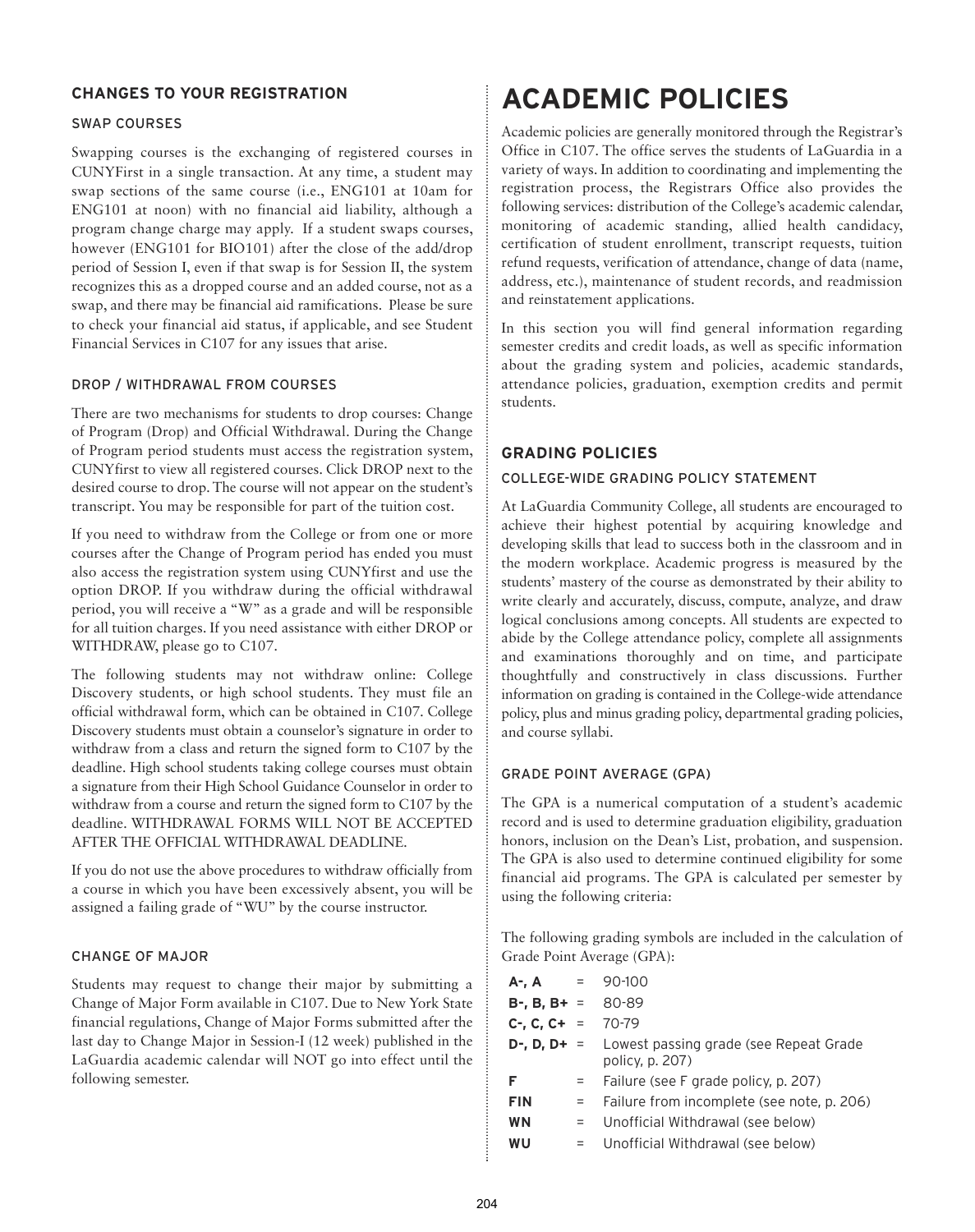#### **How to Compute Your Grade Point Average**

|           | Grade Earned Numerical Value |      |
|-----------|------------------------------|------|
| A         | <b>EXCELLENT 96-100</b>      | 4.00 |
| А-        | $90 - 95$                    | 3.70 |
| B+        | 87-89                        | 3.30 |
| в         | GOOD 84-86                   | 3.00 |
| <b>B-</b> | $80 - 83$                    | 2.70 |
| $C +$     | 77-79                        | 2.30 |
| C         | <b>SATISFACTORY 74-76</b>    | 2.00 |
| $C-$      | 70-73                        | 1.70 |
| D+        | 67-69                        | 1.30 |
| D         | <b>PASSING 64-66</b>         | 1.00 |
| D-        | 60-63                        | 0.70 |
| F         | <b>FAILURE 0-59</b>          | 0.00 |
|           |                              |      |

The grades of WU and FIN are computed as an F in the GPA and carry a numerical value of 0.00 (see grade of F, above).

**To calculate your GPA**, list all the courses you have taken at LaGuardia and write the grade you earned. Using the chart above, write the numerical value for each grade. Next write the number of credits each course is worth. Using a calculator, multiply the value and credits and write the answer in the quality points column. Take the total number of credits and divide them into the total number of quality points to reach your correct GPA.

# **Sample Calculation**

| LIST ALL<br><b>COURSES</b> | GRADE<br><b>EARNED</b> | NUMERICAL X<br>VALUE |   | <b>CREDITS</b><br><b>POINTS</b> | $=$ | <b>QUALITY</b> |
|----------------------------|------------------------|----------------------|---|---------------------------------|-----|----------------|
| <b>ENG 101</b>             | А-                     | 3.70                 | X | 3                               |     | 11.1           |
| <b>MAT 200</b>             |                        | 2.00                 | X | 4                               |     | 8.0            |
| <b>SSS 100</b>             | B-                     | 2.70                 | X | 3                               |     | 8.1            |
| <b>HUC 101</b>             | D+                     | 1.30                 | X | 3                               | $=$ | 3.9            |
|                            |                        |                      |   | 13                              |     | 31.1           |

Divide 31.1 by 13 for the answer of 2.39. This student's GPA is a 2.39 and a total of 13 credits.

# **Academic Standing & Retention Policy**

All students must achieve a minimum cumulative Grade Point Average (GPA) to remain in good academic standing.

| <b>CREDITS ATTEMPTED</b><br><b>GOOD ACADEMIC STANDING</b> | MINIMUM CUMULATIVE GPAFOR |  |  |  |
|-----------------------------------------------------------|---------------------------|--|--|--|
| $0.0 - 12.0$                                              | 150                       |  |  |  |
| $12.5 - 24.0$                                             | 175                       |  |  |  |
| 24.5-or more                                              | 2.00                      |  |  |  |

# DEAN'S LIST

The Dean's List is established every semester to honor those degree or certificate students who have achieved academic excellence. To be eligible for inclusion on the Dean's List in a given semester, a student must have:

- 1. Earned 9.0 credits or more;
- 2. Achieved a grade point average (GPA) of 3.50 for the semester;
- 3. Not received grades of F, FIN, D+, D, D-, INC, R, WU, or Z; and
- 4. Maintained a cumulative GPA of 2.00.

# **GRADE CODES, DEFINITIONS AND POLICIES**

The following symbols are used in CUNYFirst and on the official transcript:

**AUD** – A course audited for no credit (see below for complete definition and policy).

**CR** Exemption credit (credit earned). Students with demonstrated competence in specific areas may be granted credit for courses related to these areas.

**E** Excellent (used prior to Fall 1975 with GPA value of 4.00)

**F** The Failure grade is used when an instructor evaluates a student's work as not having met the standards for the course. Ordinarily the student is expected to retake the course. A student who has received an F twice for the same course must consult with and receive permission from the department chairperson or designee before attempting the course again.

**FIN** An INC grade which has been converted to a failing grade will appear as a FIN grade.

**G** Good (used prior to Fall 1975, with GPA value of 3.00)

**INC** A placeholder indicating an incomplete course, that either a grade or an FIN will replace (see below for complete definition and policy).

**NC** No credit. Currently used only for high school students enrolled in college-level courses (used for all students prior to March 1977; calculated as an F in the GPA if earned between September 1976 and March 1977; not calculated for any other period).

**P** Passing (used prior to Fall 1975; not calculated in GPA).

**R** The Repeat grade is awarded only in Developmental Education courses.

**S** Satisfactory. This grade is used only in courses that carry no credit, such as New Student Seminar; Co-op Prep; and Nursing, OTA, PTA and VTA candidacies.

**TCR** The Transfer Credit grade is given to students who have transferred into LaGuardia with credits earned at other accredited colleges and universities. Based on guidelines established by the academic department, transfer credits are evaluated by the Transfer Credit Office prior to or during the first semester of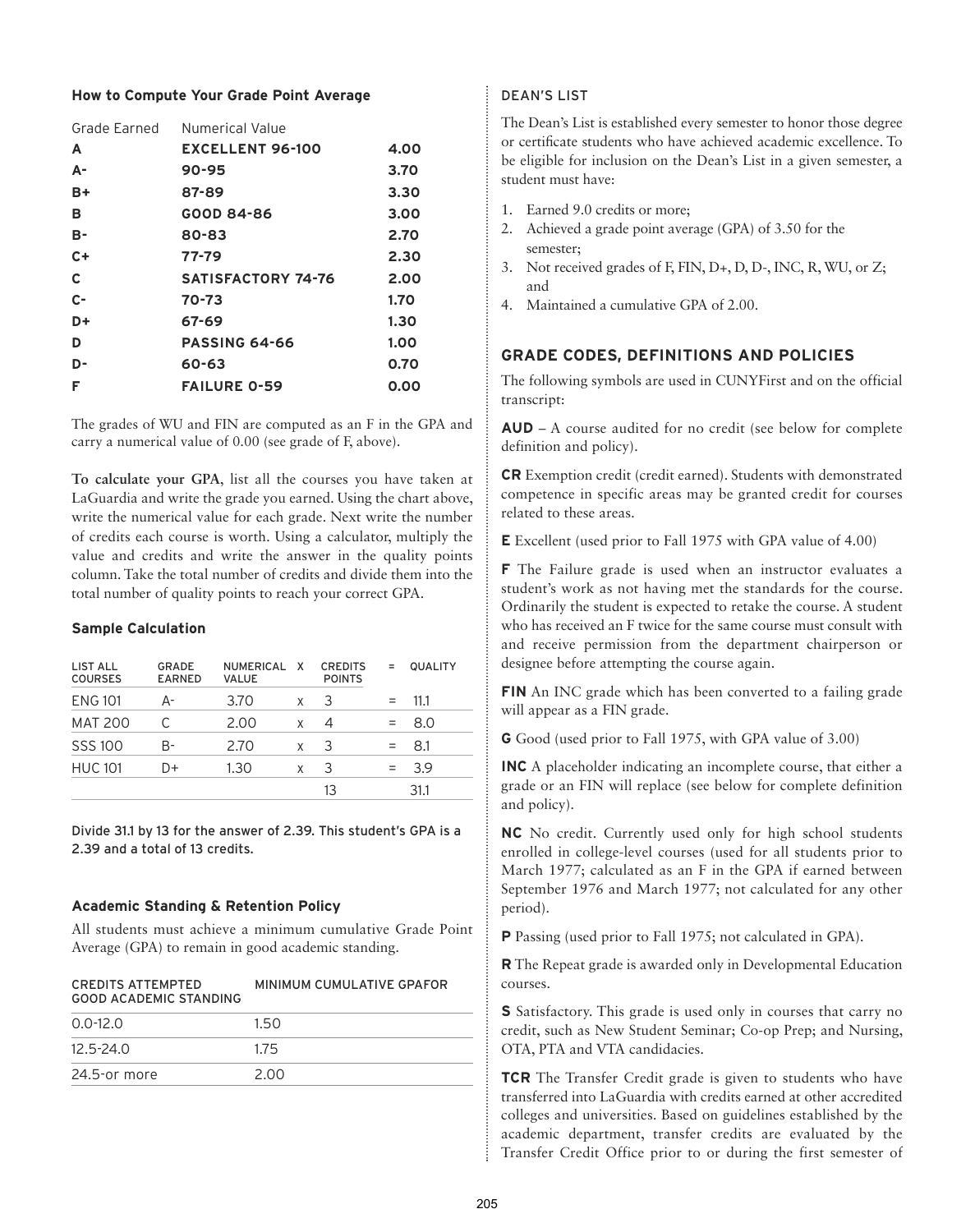attendance at LaGuardia. Students may receive a maximum of 50% of the required credits for a certificate in transfer towards that certificate, and 30 transfer credits towards a degree..

**U** Unsatisfactory. This grade is used only in courses that carry no credit, such as New Student Seminar, Co-op Prep; and Nursing, OTA, PTA and VTA candidacies.

**W** Official Withdrawal. This grade is given when a student officially withdraws from a course after the change of program period, but prior to the official withdrawal deadline.

**WD** Withdrew Drop is assigned when a student, who has attended at least one class session, drops a class after the Financial Aid Certification date during the program adjustment period.

**WA** Administrative Withdrawal. This grade is used for students who have not been cleared for immunization.

**WN** is assigned to a student who has never attended a class or for whom there is no documented evidence of the student's participation in a course prior to the official withdrawal date.

*Note:* During the Fall 2008 — Spring 2009 academic year, the WN grade had a numerical value of 0.0.

**WU** is assigned to a student who has attended at least one class, completely stopped attending at any time before final exam week, and did not officially withdraw.

**Y** Indicates completion of the first quarter of a two-quarter course (used prior to Fall 1980).

**Z** This "temporary" grade indicates that a student's official grade was not received by the Registrar in time to be recorded on the official transcript. The actual grade usually appears on the next issued transcript.

**@** Waiver of requirement (without credit). A student may obtain a waiver for a course when the appropriate department chairperson or designee determines that such a waiver is warranted.

Students may not register for credit courses that they have successfully completed with a grade of A, B, C,  $(+)$  CR, E, G, INC, P, S, TCR or @.

#### AUDIT (AUD) GRADE POLICY

Students may audit (attend without credit) courses in which they have an interest to increase their knowledge and proficiency. A student may audit a course only with official approval of the department chairperson, and based on seat availability through the Add/Drop period. A student seeking to take the course for credit will supersede an audit request, regardless of order of registration. "Unofficial" auditing is not permitted. Students must request to audit a course at the time of registration or prior to the start of the Withdrawal Period as indicated on the Academic Calendar for the session of the course, by completing an Audit Request Form, available in the Registrar's Office. Students must register for an audit class in the same manner prescribed for regular classes, and must meet course prerequisites.

Students must also pay the required tuition & fees as if registering for credit in the course. Audited courses cannot be used to qualify for full-time or part-time status, financial aid or veteran's benefits. Once registration is completed as an auditor, no credit for that course can be granted retroactively, and the decision cannot be reversed. The grade of "AUD", which carries no credit, cannot be changed to any other grade. The tuition refund policy for audited courses is the same as for credit courses, except in cases of an audit student being de-enrolled to make room for a credit student; in that case, there will be 100% refund, regardless of timing. Official transcripts will record the grades of "AUD" for courses enrolled on an audit basis. Auditors are required to observe attendance regulations of the College and must participate in class to the extent deemed reasonable, desirable and necessary by the instructor.

# F GRADE POLICY

A grade of "F" is a failure grade given to a student who completed the course and failed. A student who completed a course unsuccessfully should be granted the grade of "F" with the culminating academic experience of the course, i.e. final exam, final paper, etc. The grade can also be assigned if the student has completed a majority of the course and documentation of failing course work is available.

At LaGuardia and other CUNY schools, any student who earns an academic grade of **F,** or an administrative failing grade (**WU OR FIN**), and subsequently retakes the course and receives a grade of **C** or better, will no longer have that **F, WU,** or **FIN** grade computed into the Grade Point Average subject to the following provisions:

- 1. This policy was effective as of Fall 1990;
- 2. The failing grade must have been earned after Sept. 1, 1984;
- 3. The maximum number of failing credits that can be deleted from the GPA shall be limited to a total of 16 throughout CUNY;
- 4. The **F, WU,** or **FIN** grade will remain on the transcript, but will not be calculated in the GPA;
- 5. For the student who earns a grade of **C** or better in a course taken at LaGuardia, the original failing grade must have also been earned at LaGuardia; and
- 6. Partial deletions in the calculation of the cumulative GPA are prohibited.

#### INCOMPLETE (INC) GRADE POLICY

**Eligibility.** The Incomplete grade IN is intended for situations which arise that are beyond the student's control. It is reserved for a student in good academic standing (maintaining a passing GPA) and for whom there is reasonable expectation of satisfactory course completion — defined as both satisfactory attendance in the class and having not completed at most two major assignments or examinations by the end of the course.

**Restrictions.** An IN is not to be initiated by an instructor without the student's consent and is not permitted to replace a failing grade in a course. The IN is agreed to by the student and instructor.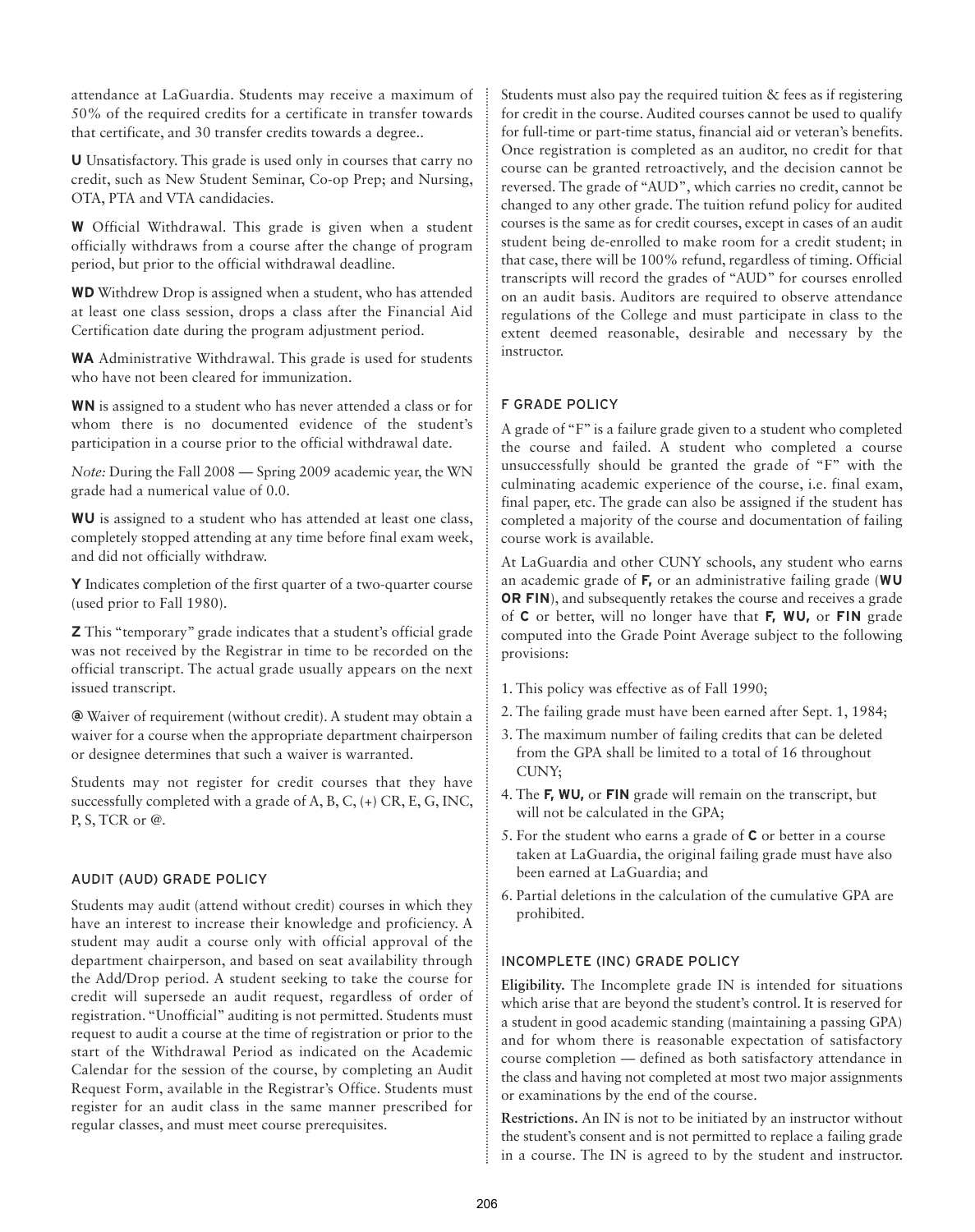A student's strict adherence to attendance and academic policies as outlined above is required, without exception.

**Documentation.** The student must provide a documented reason beyond her/his control, satisfactory to the instructor, substantiating the request for an IN. Additionally, the student must fill out an Incomplete Grade Request Form with the course's instructor.

**Completion.** The request form includes a deadline by which any missed assignment(s) must be completed in order for the instructor to consider changing the grade. A student receiving an IN is required to submit all completed work before the end of the semester following the one in which the IN is given. The student is required to assume responsibility for submitting work by the agreed-upon deadline in order to be eligible for a change of grade. The student may not re-register for the same course while the IN is in effect. In addition, any course in which the student has received an IN cannot be used as a pre-requisite.

**Grade Change.** Provided all conditions for completion of coursework are met by the student within the deadlines outlined above and upon formal evaluation of remaining assignment(s), the course instructor must submit an official Change of Grade Form by the end of the semester following the one in which the IN was given. Failure to submit a Change of Grade Form for any reason will result in automatic conversion of the IN to a FIN, or failing grade, for the course.

**Course Exemptions.** Academic departments may designate courses in which an IN may not be given. For allied health clinical affiliation courses or COOP internship courses an IN may be given by an instructor when a supervisor's evaluation has not been received in sufficient time for grading, or when a student has been given permission by the instructor to complete the clinical affiliation or internship course beyond the end of the academic term in which the student is registered. Developmental skills courses may have different IN policies. Check with the department for specific guidelines.

#### R GRADE POLICY

The Repeat (R) grade is awarded only in Basic Skills courses. In general, the student has satisfactorily completed all assignments and has demonstrated satisfactory progress toward the goal of the course but has not reached the level required to pass the course. To earn a grade of R, students who do not pass the course must:

- 1. Comply with the College's attendance policy. Students who have stopped attending at any time before the final exam week, and did not officially withdraw will receive a grade of WU;
- 2. Complete all assigned work; and
- 3. Make substantial progress in appropriate skills improvement.

After Spring 1990, students who register for a course in which they have previously received two or more R grades are not eligible to receive an additional R. Students who do not pass the course in their third or subsequent attempt must be given a grade of F. However, the instructor can submit an appeal on behalf of the student to the department chair.

#### REPEAT COURSE POLICY

Students who receive a grade of **C-, D+, D,** or **D-** grade may wish to repeat a course in an attempt to upgrade the skill level achieved and to facilitate the transfer of credits to a senior college. Each department has its own guidelines and procedures for students who wish to repeat a **D** or **C-** grade, and not every department allows repetition of coursework. Special permission must be obtained from the appropriate academic department prior to repeating the course. In addition to securing departmental approval, the following general conditions must be met:

- 1. Students may repeat the same course only once;
- 2. Both grades will appear on the students' transcripts and will be included in the calculation of the GPA (even if students failed the course the second time);
- 3. When a course is repeated, the credit for that course is not counted toward the degree a second time; and
- 4. Generally students may repeat only three different courses in which a **D** or **C-** grade was earned. Requests to repeat more than three **D** or **C-** grade courses may be directed to the chairperson of the Academic Standing Committee. The decision of the committee is final.

*Note:* For the purposes of TAP, courses repeated through the **D** and **C-** Grade Policy will not be counted when determining the student's full-time or part-time financial aid eligibility.

# ATTENDANCE POLICY

Attendance in class is a requirement and will be considered in the evaluation of student performance. Instructors are required to keep an official record of student attendance. The maximum number of unexcused absences is limited to 15% of the number of class hours.

*Note:* Absences are counted from the first day of class even if they are a result of late registration or change of program.

# **ACADEMIC REVIEW**

The academic records of all students are reviewed each semester, and probation and suspension letters are sent to students who do not meet the scholastic requirements at LaGuardia. Not having received a letter, however, does not excuse a student from knowing the policies and adhering to them. All students are responsible for maintaining their academic standing according to the College's retention policy.

# **PROBATION**

Students who do not meet the minimum grade point average (GPA) are placed on academic probation for the following semester. They are given one semester to achieve the minimum grade point average required as per the College's retention policy. If during this probationary period, students make satisfactory academic progress, they will be returned to good academic standing with the College and may be eligible for financial aid. If the minimum GPA is not achieved, students may be suspended from the College. However, in order to allow students to file appeals (due to constraints associated with the calendar), there is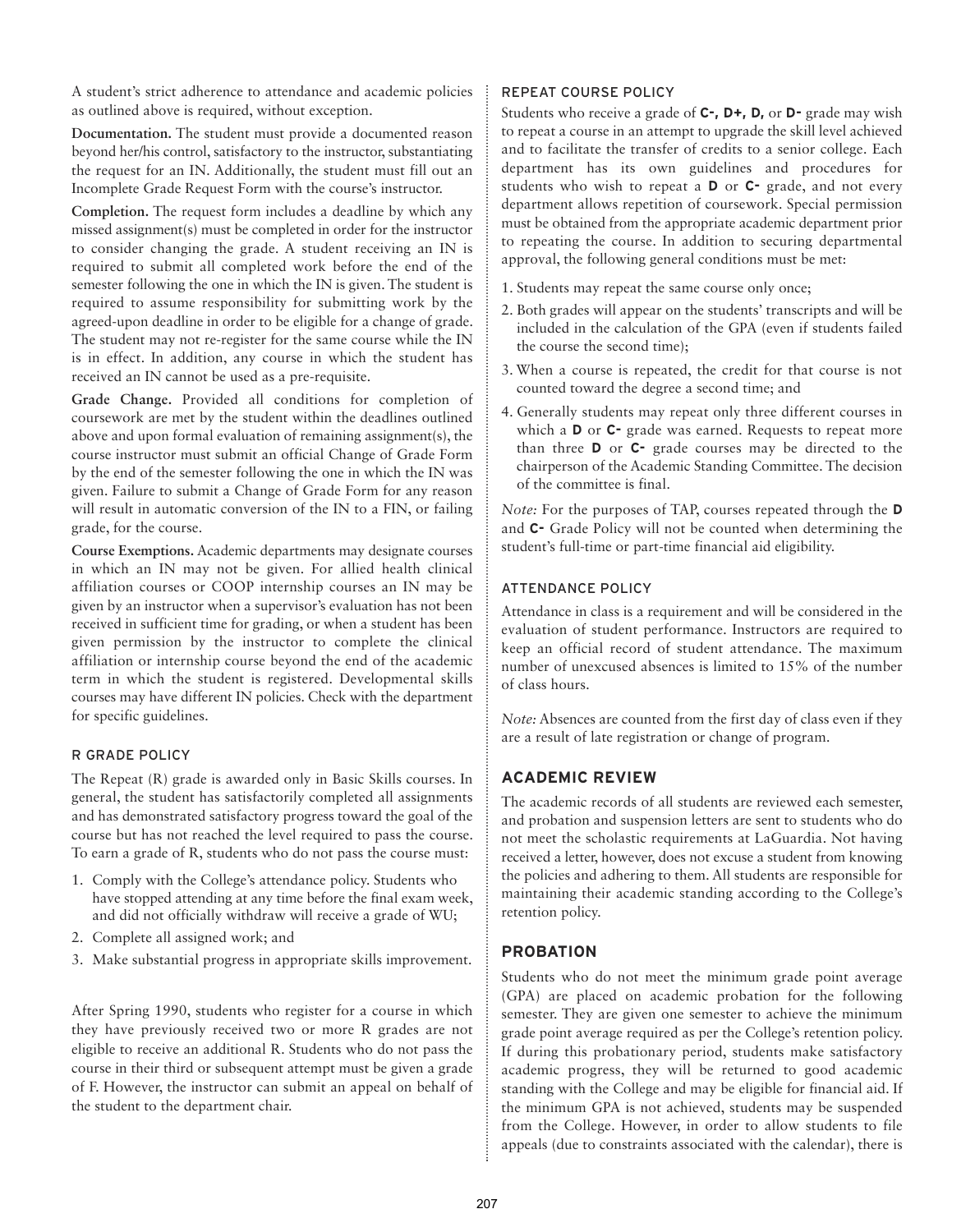a one semester delay applying suspensions. The College reserves the right to limit the number of equated credits a student may carry during a probationary semester. Exceptions to the limitation may be granted, only under unusual circumstances, by the Academic Standing Committee or its chairperson.

#### **SUSPENSION**

Students who have been suspended are not eligible to register for courses at the College for one semester. They may appeal the suspension in writing to the chairperson of the Academic Standing Committee. Appeal forms are available in Student Advising Services (B102) or in C107. If the appeal is approved, students will be expected to show substantial improvement in academic performance. Normally this will require earning a semester GPA of 3.00. The decision of the committee is final.

# **REINSTATEMENT**

Students on academic suspension may apply in writing for reinstatement during their period of suspension. Applications must be obtained in C107, and returned before the deadline date, prior to the semester for which the student is applying for reinstatement. Students should call the Student Information Center for the reinstatement deadline. There is a \$20 non-refundable reinstatement processing fee (even if the application is rejected) payable to the Bursar. If reinstated, students are expected to show substantial improvement in academic performance. Normally this will require maintaining a semester GPA of 3.00. Students who are reinstated and do not obtain a 3.00 GPA in the semester in which they are reinstated or do not improve their GPA to within retention policy standards are once more suspended. Students suspended twice are not allowed to register at the College again. Exceptions may be granted, only under unusual circumstances, by the Academic Standing Committee or its chairperson. The decision of the committee is final.

*Note:* Reinstatements are not considered for the six-week sessions.

# **GRADE APPEALS**

# APPEALING INDIVIDUAL COURSE GRADES

In order to appeal a final course grade, the student must first discuss the grade with the instructor. If, after discussion with the instructor, the student wishes to appeal further, or if the student is unable to meet with the instructor, the student may then arrange to meet with the department chairperson. If, after meeting with the chairperson, the student still wishes to appeal the grade, the student must consult with Student Advising Services (B102) about appealing the case in writing to the Academic Standing Committee. The appeal must be filed within six months following the session in which the course was taken. The decision of the Academic Standing Committee is final.

#### APPEALING INDIVIDUAL COURSE GRADES: EARLY COLLEGE STUDENTS

In order to appeal a final course grade, Early College student(s) must first discuss the grade with the instructor. If, after discussion with the instructor, the student wishes to appeal further, or if the student is unable to meet with the instructor, the student may then arrange to meet with the department chairperson. If, after meeting with the chairperson, the student still wishes to appeal the grade, the student must consult with an advisor, room B102, about appealing the case in writing to the Academic Standing Committee. The appeal must be filed within six months following the session in which the course was taken. The decision of the Academic Standing Committee is final.

\*\*\*speak with your Early College Liaison to determine eligibility for academic appeals

#### APPEALING TO RECEIVE GRADES OF W (OFFICIAL WITHDRAWAL)

A student who can document that extenuating life circumstances adversely affected his or her grades during a specific term must consult with an advisor about filing an appeal directly with the Academic Standing Committee asking that these grades be changed to **W**. The appeal form, along with appropriate documentation, must be submitted by the end of the student's next semester at LaGuardia.

*Note:* A grade of **W** cannot be altered by instructors or chairpersons. It can only be changed by appealing to the Academic Standing Committee. A grade of **WU** or **WN** can be changed by the instructors with the chairperson's approval. The change must accompany a reasonable explanation. A WU or WN grade can also be changed by appealing to the Academic Standing Committee. Grades of **A, B, C, D, F, FIN, INC, R, Z** or @ may be changed by instructors with permission from the department chairperson. The Registrar will review all cases of changes where more than one grade level is involved, e.g. **C to A, D to B, F to C.**

#### **MEDICAL LEAVE OF ABSENCE**

Students may be permitted to take a Medical Withdrawal or Leave of Absence. Students may initiate this process by completing the Medical Leave Request form and submitting medical documentation through the Office of the Registrar. The form and documentation may be submitted by a party authorized by the student if the student is unable to submit in person. Medical Leave Requests and documentation may be submitted at any time. In most cases, a Withdrawal grade will appear on the student's transcript; in limited cases, at the discretion of the College's Chief Student Affairs Officer, an incomplete notation may be used. The withdrawal date of record ordinarily is the date on which the student initiates the formal Medical Withdrawal process.

The College may also initiate a medical withdrawal/leave of absence, per CUNY Policy and the Student Handbook. In these cases, the College's Chief Student Affairs Officer is responsible for informing the Office of the Registrar. In these cases, the same grade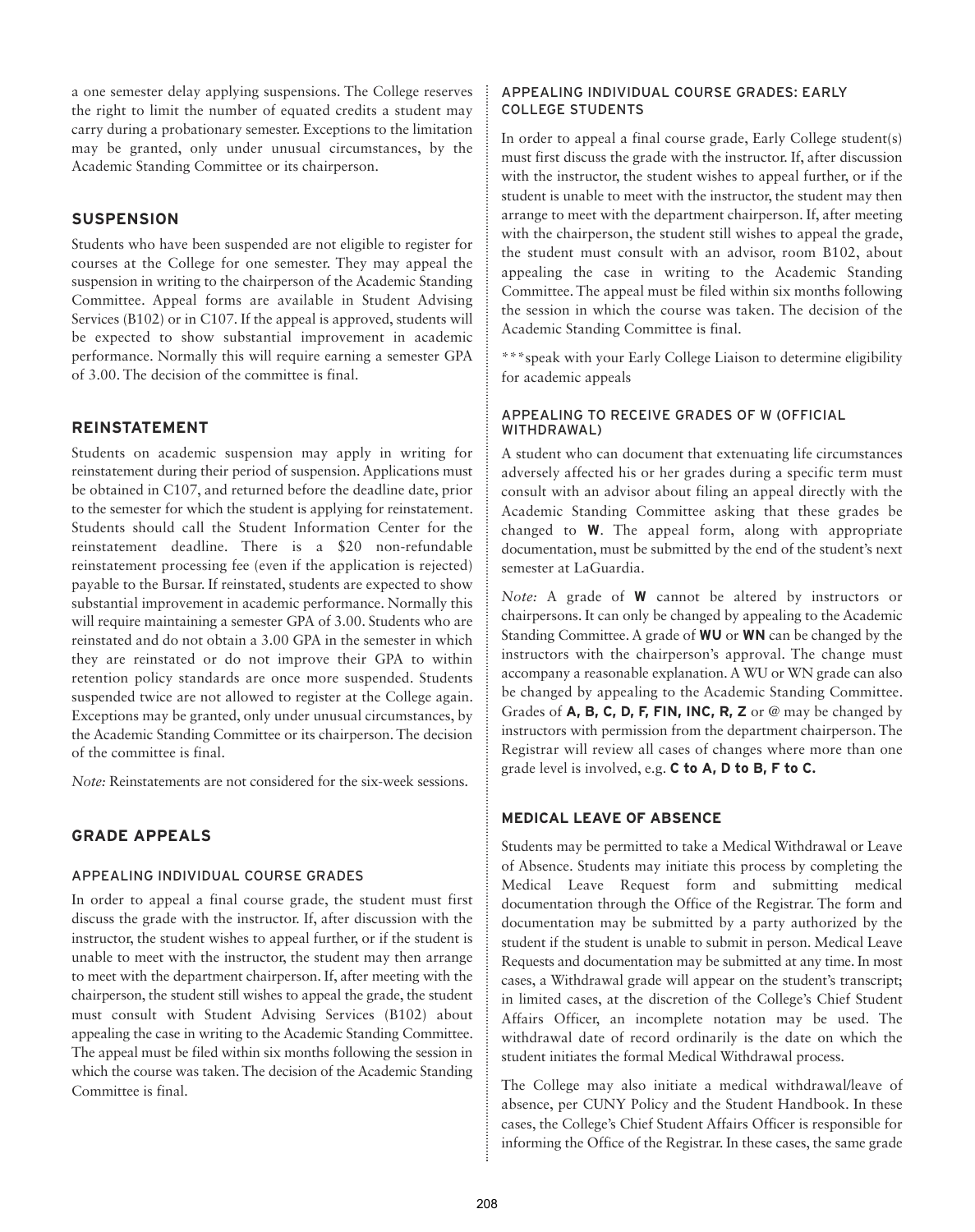recording is used as in the student-initiated cases. The withdrawal date of record is either the date that the student signs a voluntary withdrawal agreement, or the date that a Health review Panel orders involuntary medical withdrawal, whichever is applicable.

For both types of medical withdrawals, appropriate College officials may consider if any refund of tuition is warranted and if a retroactive date for withdrawal is appropriate; these requests will not be granted routinely and are subject to further College review.

# FEDERAL REGULATIONS

A Medical Withdrawal/Leave of Absence affects students' financial aid. When the MLA is approved by the Office of the Registrar, a last day of attendance is determined, and the student's financial aid awards are recalculated in accordance with state and federal regulations. In accordance with state and federal regulations, all attempted credits (including W grades) are counted towards Satisfactory Academic Progress eligibility for both state and federal programs.

Federal regulations stipulate that the Medical Withdrawal/Leave of Absence is not to exceed 180 days within a 12-month period. In the event that the leave exceeds this time period, it is considered a withdrawal and the return of all Title IV (Pell) funds apply.

# BURSAR

As noted, in most cases, any refund is determined by the effective date of Withdrawal. If your Medical Leave of Absence is effective after the first day of classes but within the tuition refund period, you will be charged a tuition liability. The term tuition liability refers to the percentage of tuition and fees a student owes based on original tuition charges.

Please note: If you are entitled to a refund, the amount received is based on attendance verification. If the effective date on the Medical Leave of Absence is after the last day of the refund period, and/or if the attendance verification record indicates that you attended classes after the last day of the refund period, you may be held liable for all tuition and fees.

# CONDITIONS REGARDING ACADEMIC LIABILITY

Once a Medical Leave of Absence form is fully approved, you will likely receive a grade of "W" for all of your courses, regardless of the effective date of the Medical Leave. Exceptions for incomplete indicators are at the discretion of the College's Chief Student Affairs Officer.

# **READMISSION TO THE COLLEGE**

All students who have not registered for classes for two or more semesters must apply for readmission. This includes those students who have been on a Medical Leave of Absence.

Readmission forms are available in C107, and must be completed and returned by a deadline (approximately one week prior to the semester in which they would like to return.) Call the Student Information Center, (718) 482-5935, for exact deadlines. There is a non-refundable \$20 readmission processing fee payable to the Bursar.

Students returning to the College within one year (two semesters) generally will be readmitted to the College under the same curriculum (major) requirements which were in effect at the time the student was admitted to the College. However, students returning after one year will be readmitted under the curriculum requirements in effect at the time of their readmission. In exceptional cases, where the new requirements create an unnecessary hardship (such as graduating with an excess of 72 credits), students will be eligible to petition the requirements and seek possible exception to this policy to the Academic Standing Committee. The decision of the committee is final.

*Note:* Readmission is allowed for the six-week sessions; however, the student is not able to use financial aid for that session.

# **ACADEMIC FORGIVENESS POLICY**

Students who have been dismissed from, or have not been in attendance at, the College for a period of at least five years and whose GPA is below 2.0 are able to be reinstated under the Academic Forgiveness Policy. For students reinstated under this policy, past grades of F, FIN or WU will remain on their transcripts but will not be calculated in their grade point averages. This policy gives students a second chance to complete their studies.

Your eligibility for Financial Aid is determined by Student Financial Services in accordance with Federal and State Financial Aid regulations. The Academic Forgiveness Policy does not override financial aid regulations. Please speak to a Financial Aid Specialist regarding your eligibility for aid.

*Note:* Admission or readmission into the "Clinical Phase" of Allied Health Programs is not guaranteed under the Academic Forgiveness Policy, regardless of the student's prior status in that program. Students must contact individual program offices for specific readmission policies.

# **ACADEMIC DISHONESTY**

Academic Dishonesty is prohibited in the City University of New York and is punishable by penalties ranging from a grade of "F" on a given test, research paper or assignment, to an "F" in the course, or suspension or expulsion from the College. Academic Dishonesty includes:

CHEATING — the unauthorized use or attempted use of material, information, notes, study aids, devices or communication during an academic exercise. Examples: Copying from a student during an examination, unauthorized collaboration on take home assignments, submitting someone else's work as your own, allowing another student to take an examination for you, or unauthorized use of notes, electronic devices or other materials during an examination.

PLAGIARISM — the act of presenting another person's ideas, research or writings as your own. Examples: Copying another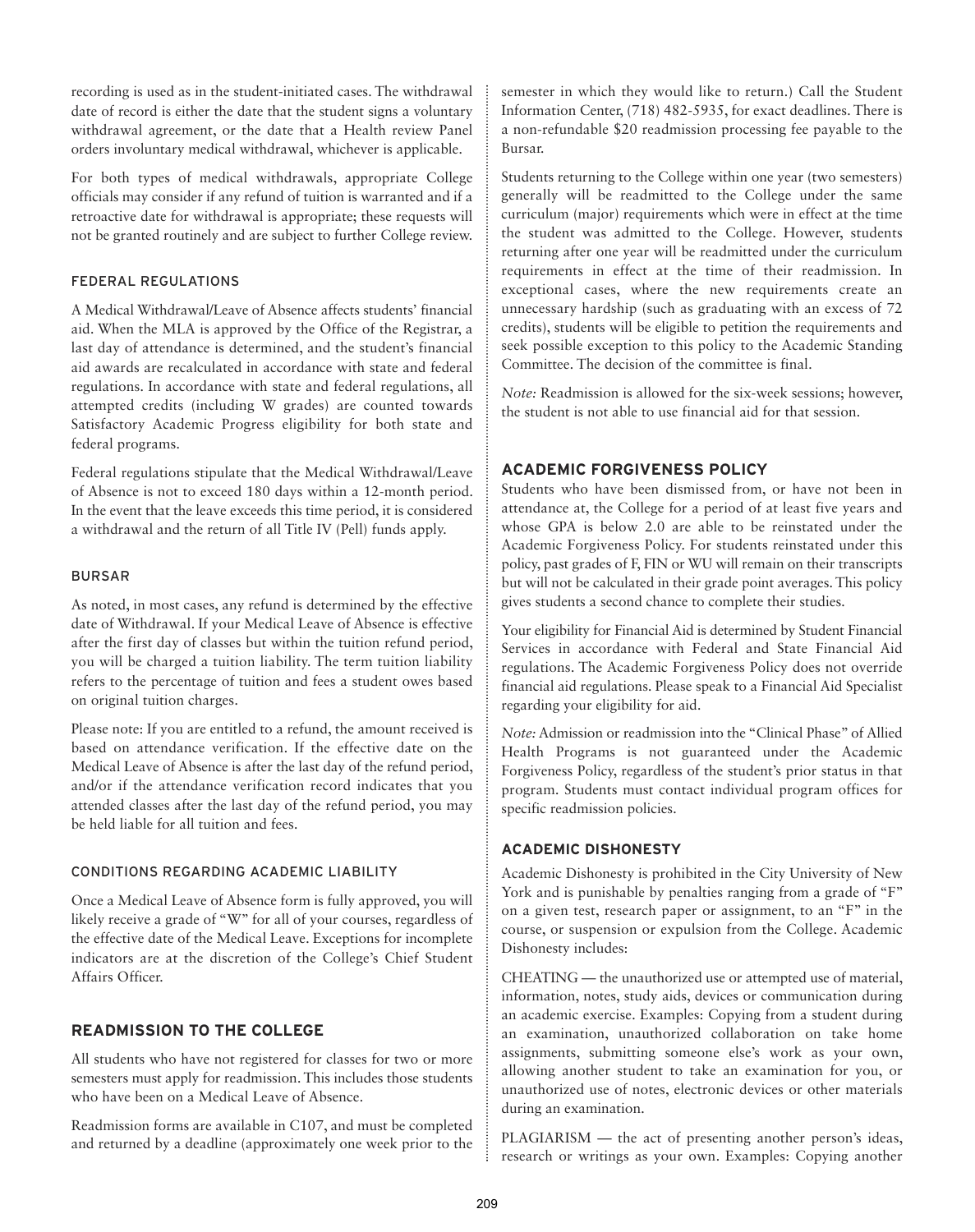person's actual words without the use of quotation marks and/or footnotes, failure to acknowledge a source when using information that is not common knowledge or failure to acknowledge collaborators on homework or laboratory assignments.

INTERNET PLAGIARISM — plagiarism that includes the submitting of downloaded term papers or parts of term papers as a student's own work, paraphrasing or copying information from the internet without citing the source, as well as other forms of "cutting and pasting."

OBTAINING UNFAIR ADVANTAGE — any activity that intentionally or unintentionally gives a student an unfair academic advantage over other students. Examples: Stealing, circulating or otherwise gaining access to unauthorized examination materials, intentionally obstructing or interfering with another student's work, depriving other students of access to needed class or library materials by stealing, destroying or defacing them, retaining or circulating examination materials that clearly should have been returned at the end of the exam.

FALSIFICATION OF RECORDS AND OFFICIAL DOCUMENTS — Examples: Forging signatures or authorization, falsifying information on academic records, falsifying official documents such as grade reports, drop/add forms, ID cards or other college documents.

MISCONDUCT ON INTERNSHIPS — Behavior inappropriate to a professional setting or in violation of the rules established by either the College or the internship site. Noncompliance with local, state and federal laws while on internship is also included.

Above adapted from The CUNY Policy on Academic Integrity, June 2004

# **Graduation Requirements**

At LaGuardia, a 2.00 GPA (C average) is required for graduation, as well as passing the required basic skills tests and major requirements. A graduate whose cumulative GPA is between 3.50 and 3.89 shall be graduated with honors. The term "with honors" will be inscribed on the student's diploma and noted on the transcript and the commencement booklet. A graduate whose cumulative GPA is 3.90 or better shall be graduated with high honors. The term "with high honors" will be inscribed on the student's diploma and noted on the transcript and the commencement booklet. Students can review their progress towards graduation anytime at **www.laguardia.edu/ DegreeWorks**. All students must register for "Intent to Graduate" in order to have their records reviewed. This should be done when they register for their final 12-week session. Students wishing to appeal graduation requirements may submit a written appeal to the Academic Standing Committee. The decision of the committee is final. Upon graduation a student's record is frozen. No changes can be made to the record.

*Note:* If the Registrar's Office determines that you have met the requirements for graduation, you may not continue taking courses at LaGuardia unless you have filed a second degree, certificate or a non-degree application.

# **RESIDENCY REQUIREMENT**

Students must successfully complete 50% of their degree, or 30 credits for an associate degree, at the College before being awarded a degree. This includes courses taken on permit. Up to 10 exemption credits may be used towards the residency requirement for associate degree programs, and up to 6 towards the residency requirement for certificate programs.

# **PURSUIT OF ADDITIONAL STUDY AFTER GRADUATION**

#### SECOND CREDENTIAL STUDENTS

Students who have earned a certificate and then wish to pursue a degree, and students who graduate with a degree and wish to pursue a certificate, must apply for a "Second Degree." Information on how to apply to the college can be found in the Admissions Office or by visiting the website at www.lagcc.cuny.edu/ Admissions/home/. Courses completed for the first credential may also be used to meet the requirements of the second credential. Students must reregister for "Intent to Graduate" in the semester in which they anticipate completing the second credential.

# SECOND DEGREE STUDENTS

Students who have graduated from LaGuardia Community College and who are interested in pursuing a second degree at LaGuardia should contact the Admissions Office, C102 for information on how to apply for a second degree. Second degree students must complete LaGuardia's residency requirements of 30 credits toward the new degree and may transfer up to 30 credits toward a degree. All second degree students will be held accountable for the completion of Internship requirements in their respective curriculum.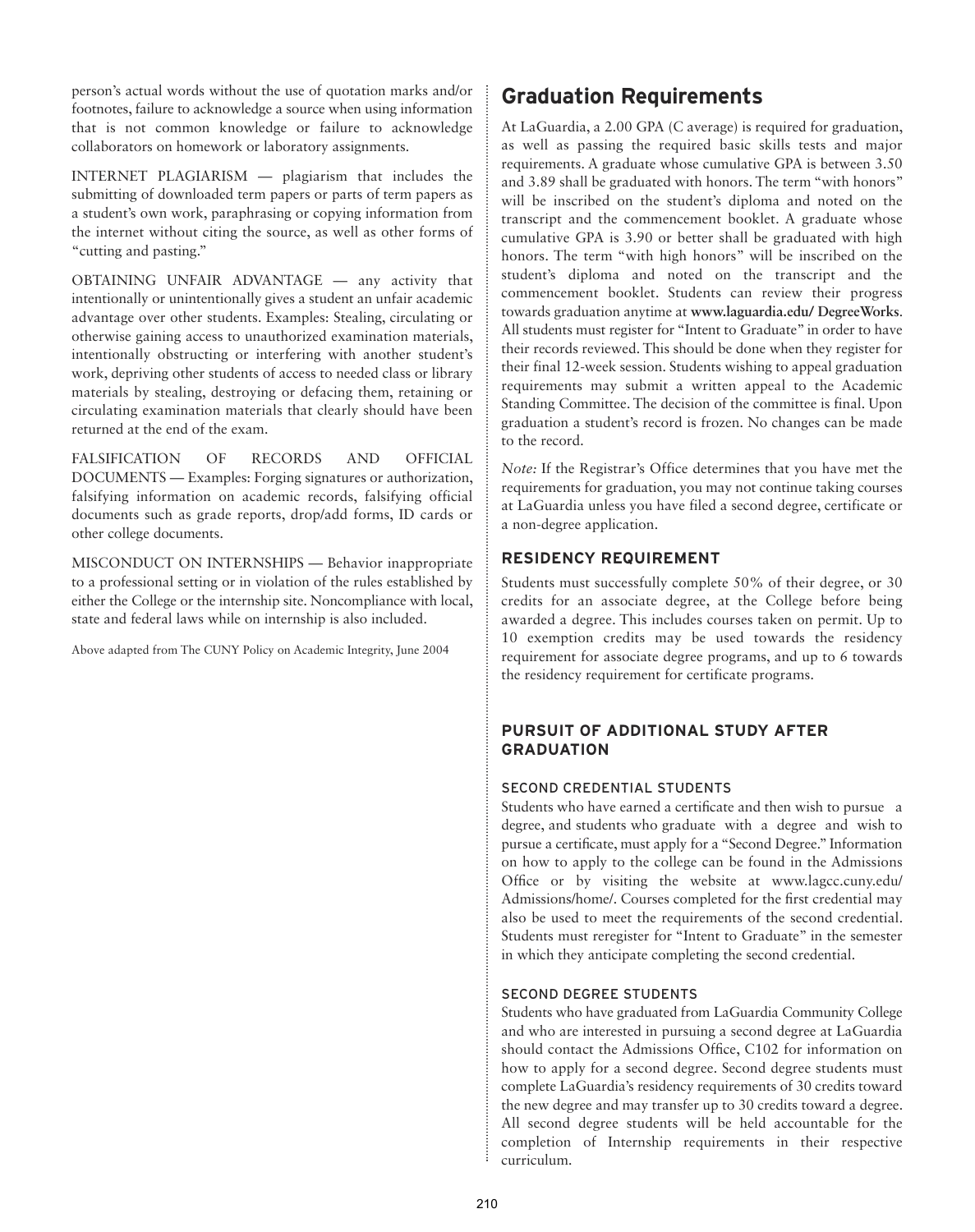# **POLICY FOR AWARDING POSTHUMOUS DEGREE**

This policy establishes guidelines for the process by which a degree may be awarded posthumously in the unfortunate event that a student passes away near the completion of his or her academic program. A deceased student may be considered a candidate for a posthumous degree by the college in which the student was enrolled at or prior to his or her death, and when minimum academic degree requirements have been verified. Latin honors are not awarded on posthumous degrees.

Posthumous degrees may be awarded at any career level (Undergraduate, Graduate, or Professional). General requirements for posthumous degrees:

- the college must verify that the student is deceased, usually by obtaining a death certificate from the family,
- the student must have been enrolled in any term within one year of the degree date,
- the student must have been in good academic standing,
- the student must have had no disciplinary sanctions pending,
- the death must not have been the result of illegal behavior on the part of the student.

#### **Requirements for specific degrees by level follow:**

• Associate degree students: A posthumous degree may be awarded to a deceased student who has met the general requirements above and who has completed a minimum of 45 credits.

• Baccalaureate degree students: A posthumous degree may be awarded to a deceased student who has met the general requirements above and who has achieved senior standing (a minimum of 90 credits earned).

• Graduate/Professional degree students: A graduate nominee must have substantially completed the requirements for the degree.

• Doctoral degree students:To award a posthumous doctoral degree, the student must have been admitted to candidacy and made tangible progress toward completion of approved research.

• The President and/or Provost may consider cases that do not meet the above criteria when extraordinary circumstances prevail

#### Visit "http://www2.cuny.edu/wp-

content/uploads/sites/4/page"http://www2.cuny.edu/wpcontent/uploads/sites/4/page assets/about/administration/offices/st udent-affairs/policies/StudentDeathProtocol.pdf for more information on Recommended Protocol on Responding to the Death of a Student.

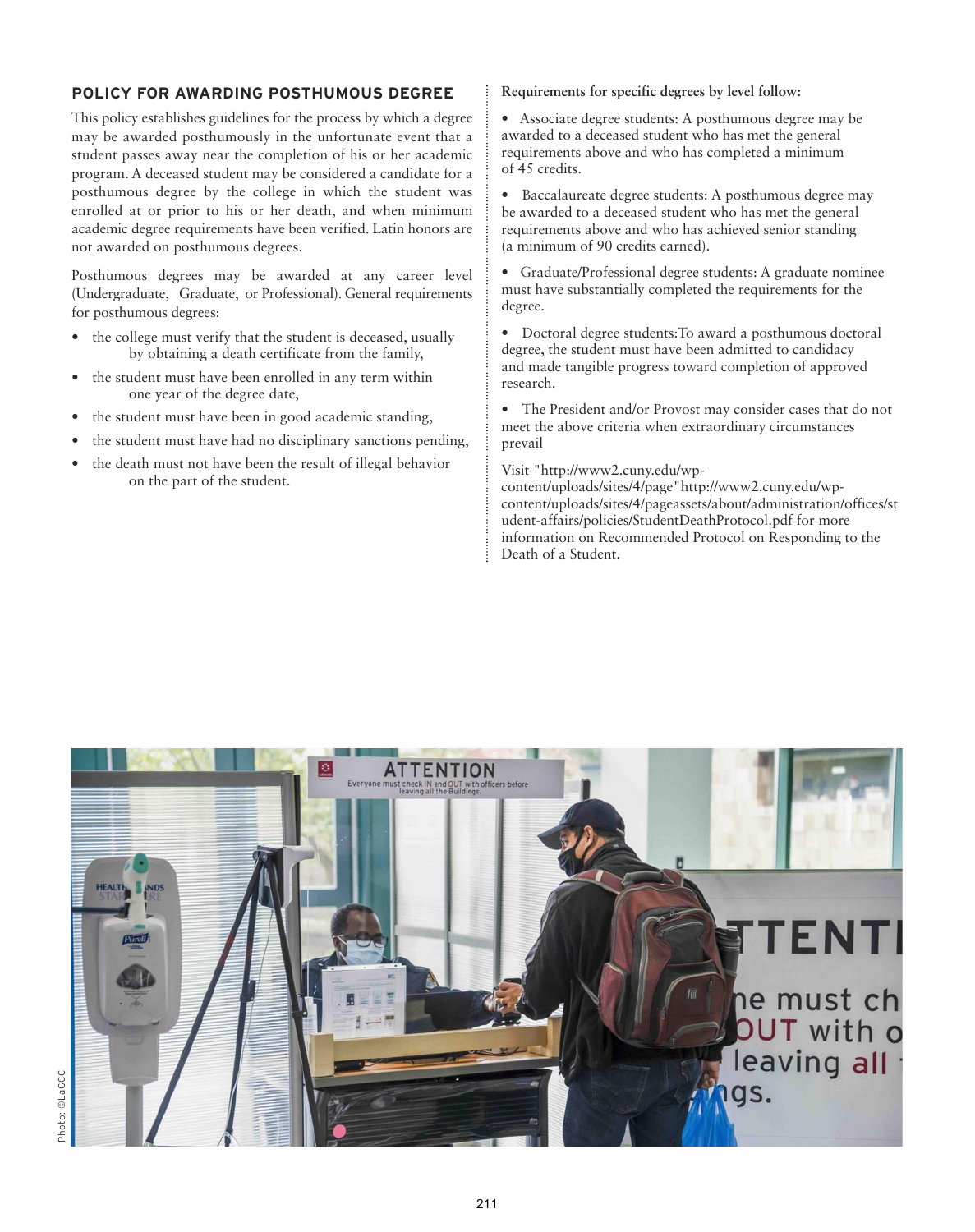# **ADDENDUM**

# **Special COVID-19 Flexible Grading Policy for the Spring 2020**

**As part of The City University of New York's response to the COVID-19 pandemic, during the Spring 2020 semester, all students shall have the option to convert any or all of the (A-F) letter grades they earn in their classes, to Credit/No Credit (CR/NC) grading.**

- 1. During the Spring 2020 semester, all students shall have the option to convert any or all of the (A-F) letter grades, including plus or minus variations, they earn in their classes, to Credit/No Credit grading.
- 2. Students shall be able to make this decision up to 20 business days after the University's final grade submission deadline. Once selected, the Credit/No Credit option cannot be cannot be reversed.
- 3. If a student chooses to exercise this option, a passing letter grade (A, B, C, or D including +/-) will convert to 'CR' with credit for the class being awarded, while a failing grade (F) will convert to 'NC', with no credit awarded. Credit/No Credit grades will not impact the student's GPA.
- 4. Courses taken for a letter grade will continue to be included in the semester and general GPA, while courses taken for a Credit/Non-credit grade will be excluded, just as is the case with such courses taken at a student's home institution.
- 5. If a student exercises the option of Credit/No Credit, the Credit (CR) grade will not negatively impact the student's satisfactory progress toward degree completion.
- 6. Students with Credit/No Credit grades will be able to transfer those courses across colleges within CUNY, per current CUNY policy.
- 7. The Special COVID-19 Flexible Grading Policy shall apply to coursework completed on Permit and will not affect Board of Trustees Policy 1.14 – Policy on Coursework Completed on Permit.
- 8. Students placed on academic probation by their institution at the start of the Spring 2020 semester shall not be penalized with academic dismissal based upon their grades earned this semester.
- 9. The Special COVID-19 Flexible Grading Policy shall not affect the University standards of student retention and progress in accordance with Board of Trustees Policy 1.26.
- 10. Before choosing this grading option for one or more of their classes, students shall consult with their academic and financial aid advisors regarding potential impact to their financial aid, licensure requirements, and graduate school admissions.
- 11. The Special COVID-19 Flexible Grading Policy shall supersede and override all undergraduate and graduate program-level grading policies currently in effect at CUNY colleges and schools, including those related to required and elective courses within the major, minor, general education (Pathways), pre-requisite courses, honors courses, courses taken on permit and maximum number of credits that a student can earn with Credit/No Credit grades.
- 12. The grade glossary, attached to each transcript, will be updated to include a notation denoting that all Spring 2020 grades, including CR or NC, were earned during a major disruption to instruction as a result of the COVID-19 pandemic.
- 13. The Special COVID-19 Flexible Grading Policy shall apply to all CUNY colleges and schools, except the School of Law and the School of Medicine, which may develop their own Pass/Fail policies, subject to approval of the Board of Trustees, to conform to norms in legal and medical education.
- 14. The Special COVID-19 Flexible Grading Policy, which shall be effective April 1, 2020, applies to the Spring 2020 semester only and that the Chancellor, may, in his discretion, to meet public health emergency policies and practices, extend this policy to future semesters, if necessary and report such extension to the Board of Trustees immediately.
- 15. The Special COVID-19 Flexible Grading Policy shall be codified in the Manual of General Policy as Policy 1.4. and cannot be overwritten by any individual units of the University, including presidents, provosts, or college councils.
- 16. The policy will remain in effect for the Spring 2020 semester and will be reviewed by the Chancellor and extended as necessary to meet public health emergency policies and practices.